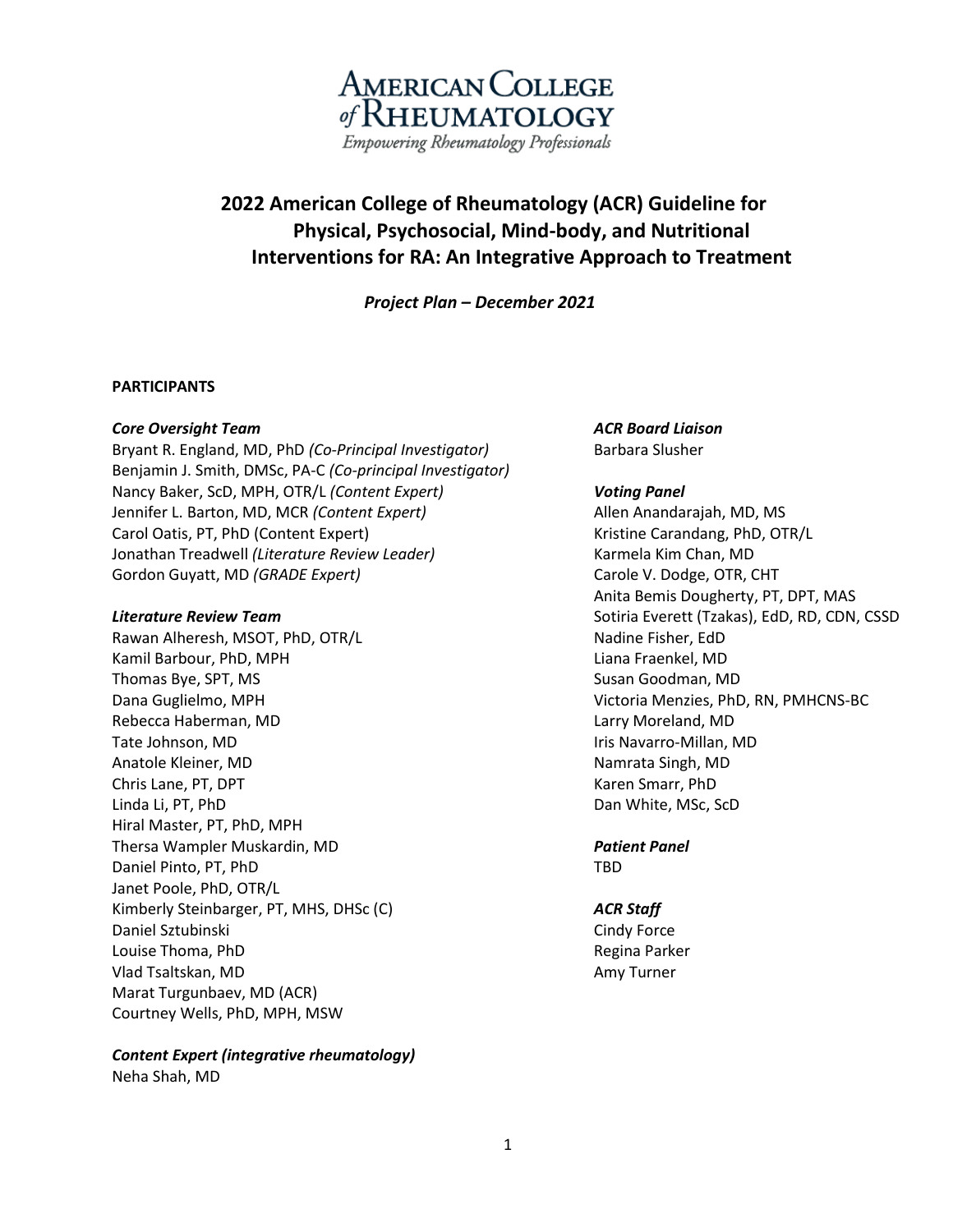

| $\mathbf{1}$                                                                  | ORGANIZATIONAL LEADERSHIP AND SUPPORT                                                                                                                                                                                                                                                                                                                                                                                                                                                                                                                                                                                                                                                                                                                                                                                                                                                                                                                                                                                                                                                            |  |  |  |  |  |  |  |  |
|-------------------------------------------------------------------------------|--------------------------------------------------------------------------------------------------------------------------------------------------------------------------------------------------------------------------------------------------------------------------------------------------------------------------------------------------------------------------------------------------------------------------------------------------------------------------------------------------------------------------------------------------------------------------------------------------------------------------------------------------------------------------------------------------------------------------------------------------------------------------------------------------------------------------------------------------------------------------------------------------------------------------------------------------------------------------------------------------------------------------------------------------------------------------------------------------|--|--|--|--|--|--|--|--|
| $\overline{2}$<br>3                                                           | This project is led and funded by the American College of Rheumatology (ACR).                                                                                                                                                                                                                                                                                                                                                                                                                                                                                                                                                                                                                                                                                                                                                                                                                                                                                                                                                                                                                    |  |  |  |  |  |  |  |  |
| 4<br>5                                                                        | <b>BACKGROUND</b>                                                                                                                                                                                                                                                                                                                                                                                                                                                                                                                                                                                                                                                                                                                                                                                                                                                                                                                                                                                                                                                                                |  |  |  |  |  |  |  |  |
| 6<br>$\overline{7}$<br>8<br>9<br>10<br>11<br>12<br>13<br>14<br>15<br>16<br>17 | Rheumatoid arthritis (RA) is a chronic, systemic, inflammatory condition that requires early diagnosis,<br>evaluation, and management. Persons with chronic diseases, like rheumatoid arthritis, seek many<br>available therapies to maintain function, reduce pain, and improve their quality of life. These therapies<br>include pharmacologic options for the which the American College of Rheumatology (ACR) has published<br>guidelines to aid patients and clinicians when making a shared decision regarding a treatment approach.<br>Together with pharmacologic treatment options, physical, psychosocial, mind-body, and nutritional<br>interventions are considered as potential adjunctive treatments for RA. Patients and clinicians often<br>seek evidence-based insight into these treatment options. Recognizing the need to support patients and<br>clinicians when considering treatments to complement their pharmacologic regimen, the ACR is<br>developing this guideline for physical, psychosocial, mind-body, and nutritional interventions for the<br>treatment of RA. |  |  |  |  |  |  |  |  |
| 18<br>19<br>20                                                                | <b>OBJECTIVES</b>                                                                                                                                                                                                                                                                                                                                                                                                                                                                                                                                                                                                                                                                                                                                                                                                                                                                                                                                                                                                                                                                                |  |  |  |  |  |  |  |  |
| 21<br>22<br>23                                                                | The objective of this project is to develop a clinical practice guideline that includes evidence-based<br>consensus recommendations regarding the use of physical, psychosocial, mind-body, and nutritional<br>interventions for the treatment of rheumatoid arthritis.                                                                                                                                                                                                                                                                                                                                                                                                                                                                                                                                                                                                                                                                                                                                                                                                                          |  |  |  |  |  |  |  |  |
| 24<br>25<br>26<br>27<br>28<br>29<br>30<br>31<br>32<br>33<br>34<br>35<br>36    | Specifically, we aim to:<br>1. Develop recommendations for evidence-based use of effective physical, psychosocial, mind-body,<br>and nutritional interventions for the treatment of rheumatoid arthritis, including:<br>a. Dietary supplement and nutritional options<br>b. Physical activity modalities and rehabilitative approaches<br>c. Mind-body activities<br>d. Bracing, splinting and orthotics<br>e. Psychosocial and vocational treatments<br>f.<br>Adjunctive therapies (e.g., acupuncture, massage therapy)                                                                                                                                                                                                                                                                                                                                                                                                                                                                                                                                                                         |  |  |  |  |  |  |  |  |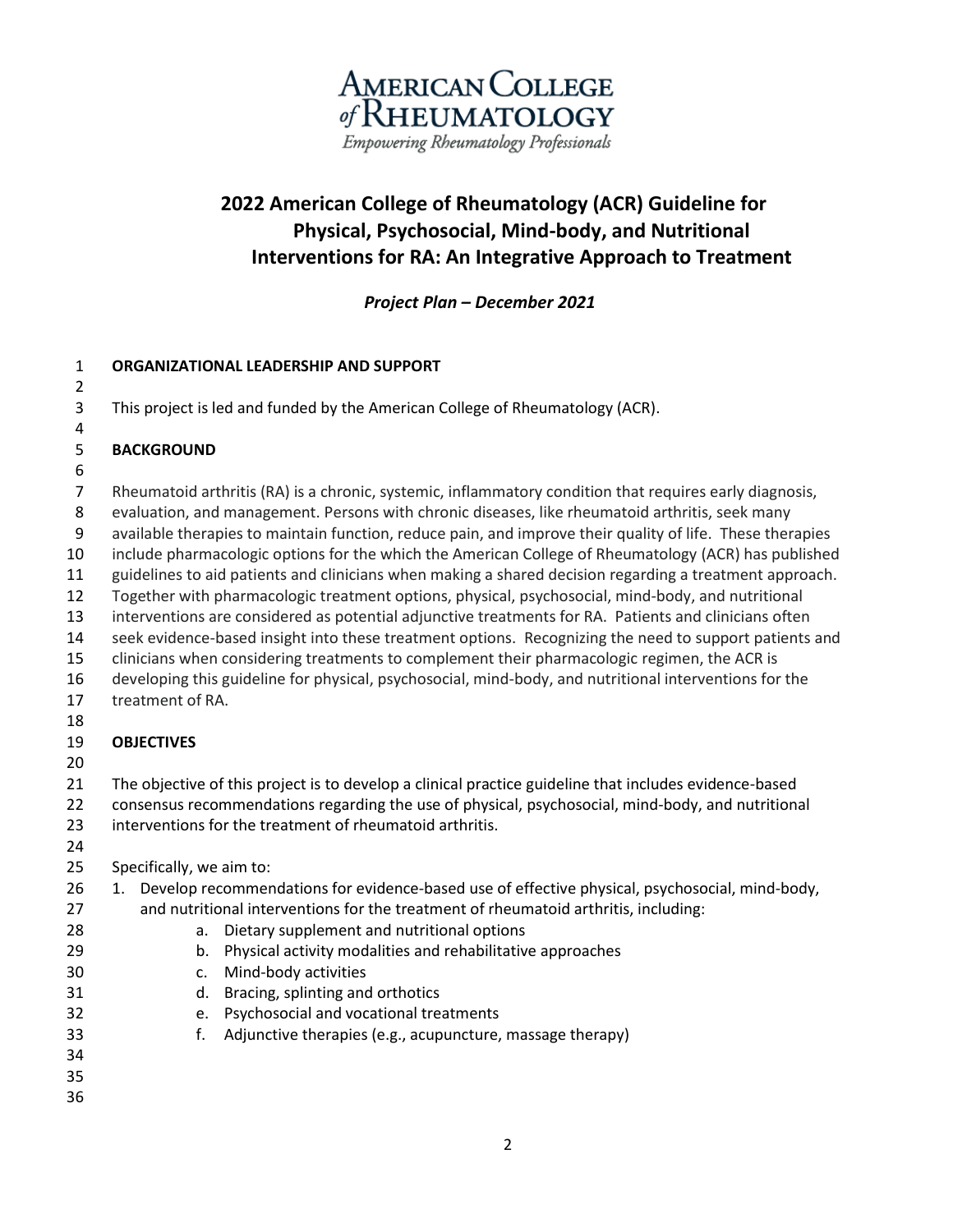

### *Project Plan – December 2021*

**METHODS** 

| 38       |                                                                                                                                                                                                                     |
|----------|---------------------------------------------------------------------------------------------------------------------------------------------------------------------------------------------------------------------|
| 39       | <b>Identification of Studies</b>                                                                                                                                                                                    |
| 40       | Literature search strategies, based on PICO questions (Population/patients, Intervention, Comparator,                                                                                                               |
| 41       | and Outcomes; see Appendix A) will be developed by the principal investigators, systematic literature                                                                                                               |
| 42       | review leader, and a research librarian, with input from the Core Team. Searches will be performed in                                                                                                               |
| 43       | OVID Medline (1946 +), Embase (1974 +), and the Cochrane Central Register of Controlled Trials                                                                                                                      |
| 44       | (CENTRAL).                                                                                                                                                                                                          |
| 45       |                                                                                                                                                                                                                     |
| 46       | The search strategies will be developed using the controlled vocabulary or thesauri language for each                                                                                                               |
| 47<br>48 | database: Medical Subject Headings (MeSH) for OVID Medline; and Emtree terms for Embase. Text<br>words will also be used in OVID Medline and Embase.                                                                |
| 49       |                                                                                                                                                                                                                     |
| 50       | Search Limits                                                                                                                                                                                                       |
| 51       | Only English language articles will be retrieved.                                                                                                                                                                   |
| 52       |                                                                                                                                                                                                                     |
| 53       | Literature Search Update                                                                                                                                                                                            |
| 54       | Literature searches will be updated just before the voting panel meeting to ensure completeness.                                                                                                                    |
| 55       |                                                                                                                                                                                                                     |
| 56       | Inclusion/Exclusion Criteria                                                                                                                                                                                        |
| 57       | Appendix A includes the project's drafted PICO questions, which outline the defined patient population,                                                                                                             |
| 58       | interventions, comparators, and outcomes. Appendix B includes the list of inclusion/exclusion criteria.                                                                                                             |
| 59       |                                                                                                                                                                                                                     |
| 60       | Management of Studies and Data                                                                                                                                                                                      |
| 61       | References and abstracts will be imported into bibliographic management software (EndNote) (1),                                                                                                                     |
| 62<br>63 | duplicates removed, and exported to Distiller SR, a web-based systematic review manager (2). Screening                                                                                                              |
| 64       | forms will be created in Distiller SR. Search results will be divided among reviewers, and two reviewers<br>will screen each title/abstract, with disagreements at the title/abstract screening stage defaulting to |
| 65       | inclusion for full manuscript review. Following the same dual review process, disagreements at the full                                                                                                             |
| 66       | manuscript screening stage will be discussed and adjudicated by the literature review leadership, if                                                                                                                |
| 67       | necessary.                                                                                                                                                                                                          |
| 68       |                                                                                                                                                                                                                     |
| 69       | Phases                                                                                                                                                                                                              |
|          |                                                                                                                                                                                                                     |

 1. A search for randomized controlled trials and non-randomized controlled studies will be performed to determine existing studies covering PICOs of interest.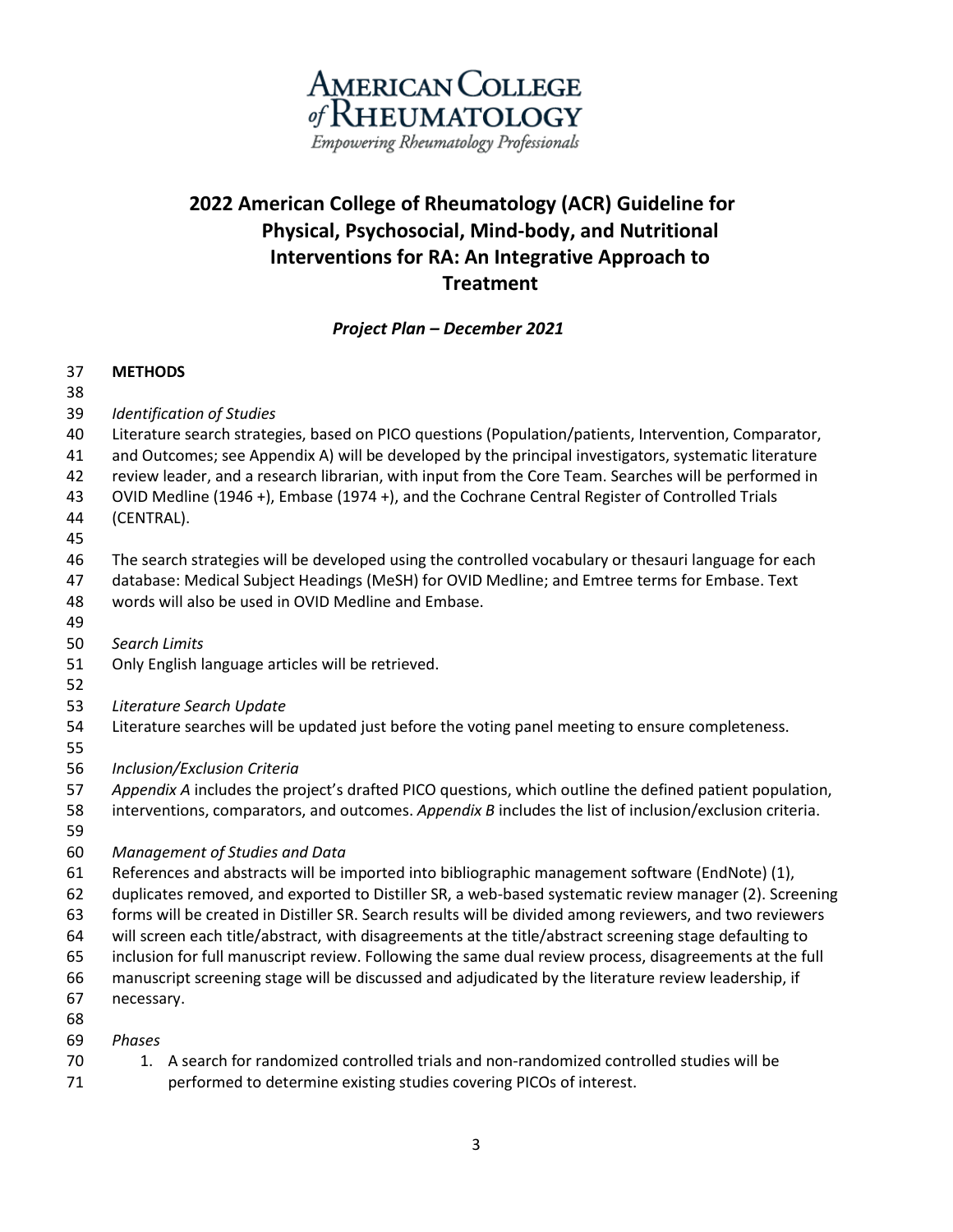

| 72<br>73 |    | 2. Additionally, recently published systematic reviews covering outcomes of interest will also be<br>sought and used for reference cross-checking.                                                            |
|----------|----|---------------------------------------------------------------------------------------------------------------------------------------------------------------------------------------------------------------|
| 74       | 3. | Included studies will be assessed for risk of bias using modified versions of the Cochrane Risk of                                                                                                            |
| 75       |    | Bias tool [3] and the Newcastle-Ottawa Scale [4].                                                                                                                                                             |
| 76       | 4. | Subsequently, identified studies will be assessed using the RevMan (5) and GRADE Pro tools (6).                                                                                                               |
|          |    |                                                                                                                                                                                                               |
| 77       |    |                                                                                                                                                                                                               |
| 78       |    | <b>GRADE Methodology</b>                                                                                                                                                                                      |
| 79       |    |                                                                                                                                                                                                               |
| 80       |    | GRADE methodology will be used in this project to grade available evidence and facilitate development                                                                                                         |
| 81       |    | of recommendations. The certainty of the evidence (also known as 'quality' of evidence) will be graded                                                                                                        |
| 82       |    | as high, moderate, low or very low. The recommendations will have a strength, strong or conditional,                                                                                                          |
| 83       |    | and a direction, as in favor or against the intervention. The strength of recommendations will not                                                                                                            |
| 84       |    | depend solely on the certainty in the evidence, but also on patient preferences and values, and the                                                                                                           |
| 85       |    | weight between benefits and harms. A series of articles that describe the GRADE methodology can be                                                                                                            |
| 86       |    | found on the GRADE working group's website: www.gradeworkinggroup.org.                                                                                                                                        |
| 87       |    |                                                                                                                                                                                                               |
| 88       |    | Data Analysis and Synthesis                                                                                                                                                                                   |
| 89       |    |                                                                                                                                                                                                               |
| 90       |    | The literature review team will analyze and synthesize data from included studies that address the PICO                                                                                                       |
| 91       |    | questions. An evidence profile, including a GRADE Summary of Findings table, will be prepared for each                                                                                                        |
| 92       |    | PICO question using Review Manager (RevMan) (5) and GRADEprofiler (GRADEpro) software (6). The                                                                                                                |
| 93       |    | Summary of Findings table contains the benefits and harms for each outcome across studies, the                                                                                                                |
| 94<br>95 |    | assumed and corresponding risk for comparators and interventions (95% CI), the absolute risk and<br>relative effect (95% CI), the number of participants/number of studies, and the certainty in the evidence |
| 96       |    | for each critical and important outcome (i.e., high, moderate, low or very low).                                                                                                                              |
| 97       |    |                                                                                                                                                                                                               |
| 98       |    | The evidence profile documents the overall certainty in the evidence for each critical and important                                                                                                          |
| 99       |    | outcome across studies and summarizes the rationale of the GRADE criteria for downgrading (risk of                                                                                                            |
| 100      |    | bias, inconsistency, indirectness, imprecision, and publication bias), or upgrading the certainty in a body                                                                                                   |
| 101      |    | of evidence (large magnitude of effect, dose-response gradient, and all plausible confounding that                                                                                                            |
| 102      |    | would reduce a demonstrated effect).                                                                                                                                                                          |
| 103      |    |                                                                                                                                                                                                               |
| 104      |    | Development of Recommendation Statements                                                                                                                                                                      |
| 105      |    |                                                                                                                                                                                                               |
|          |    |                                                                                                                                                                                                               |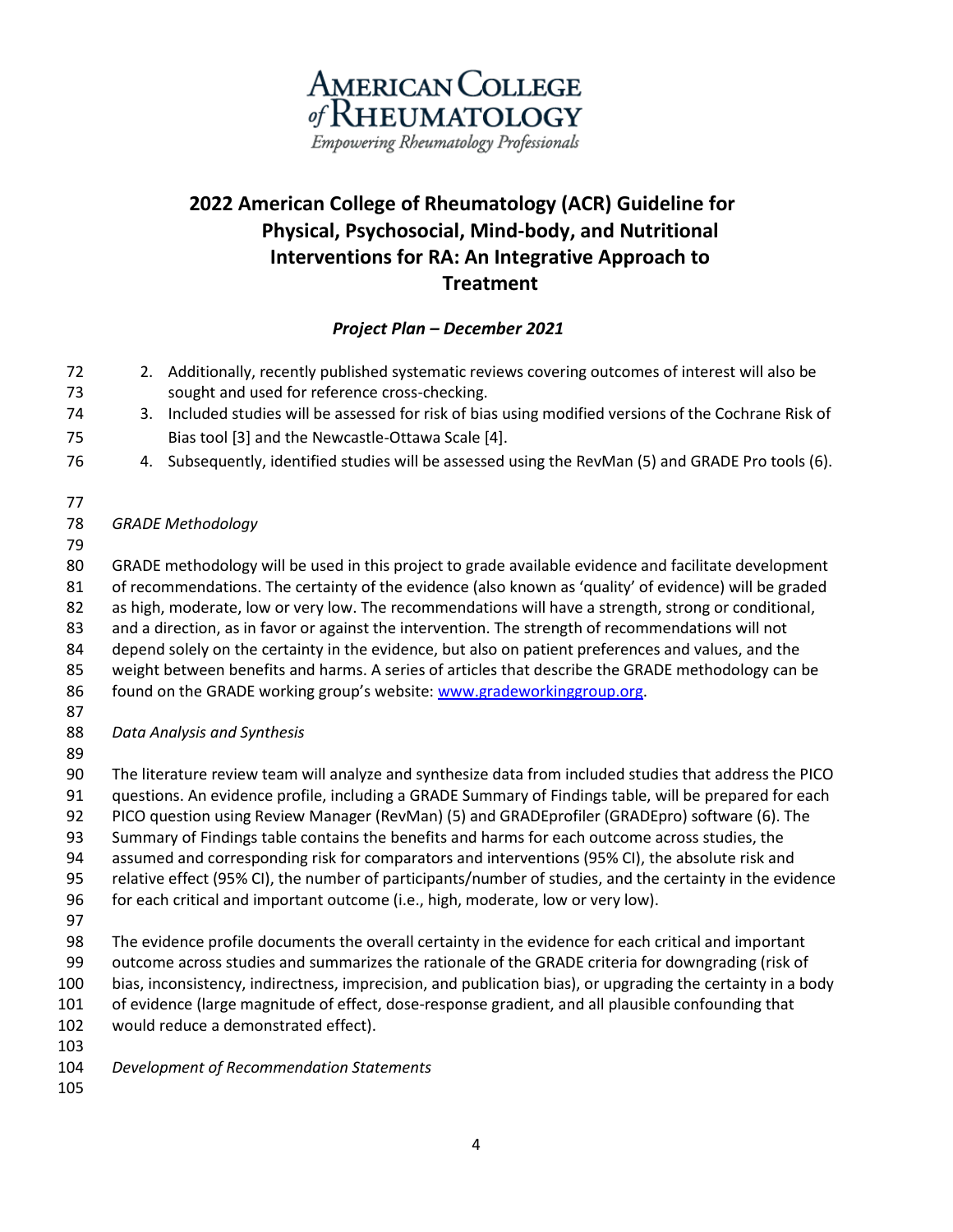

| 106<br>107<br>108<br>109<br>110<br>111<br>112<br>113<br>114<br>115<br>116<br>117<br>118<br>119 | PICO questions will be revised into drafted recommendation statements. Using the GRADE Evidence<br>Profiles and Summaries of Findings tables, the voting panel, consisting of seven rheumatologists, two<br>physical therapists, two occupational therapists, one psychologist, one nurse, one exercise scientist, one<br>nutritionist, and two patient representatives, will consider the drafted recommendation statements in<br>two stages. The first assessment will be done individually, and the results will be anonymous; this vote<br>will only be used to determine where consensus might or might not already exist and develop the voting<br>panel meeting agenda. At the voting panel meeting, chaired by the principal investigators, the panelists<br>will discuss the evidence in the context of their clinical experience and expertise, as well as patient<br>values and preferences, to arrive at consensus on the final recommendations. The voting panel meeting<br>discussions will be supported by the literature review leader, the GRADE expert, and selected members<br>of the literature review team, who will attend the meeting to provide details about the evidence, as<br>requested. Voting panel discussions and decisions will also be informed by a separately convened<br>patient panel, which will meet in the days before the voting panel meeting, to provide unique patient<br>perspectives on the drafted recommendations based on their experiences and the available literature. |
|------------------------------------------------------------------------------------------------|-----------------------------------------------------------------------------------------------------------------------------------------------------------------------------------------------------------------------------------------------------------------------------------------------------------------------------------------------------------------------------------------------------------------------------------------------------------------------------------------------------------------------------------------------------------------------------------------------------------------------------------------------------------------------------------------------------------------------------------------------------------------------------------------------------------------------------------------------------------------------------------------------------------------------------------------------------------------------------------------------------------------------------------------------------------------------------------------------------------------------------------------------------------------------------------------------------------------------------------------------------------------------------------------------------------------------------------------------------------------------------------------------------------------------------------------------------------------------------------------------------------------------------|
| 120<br>121                                                                                     | PLANNED APPENDICES (AT MINIMUM)                                                                                                                                                                                                                                                                                                                                                                                                                                                                                                                                                                                                                                                                                                                                                                                                                                                                                                                                                                                                                                                                                                                                                                                                                                                                                                                                                                                                                                                                                             |
| 122                                                                                            | A. Final literature search strategies                                                                                                                                                                                                                                                                                                                                                                                                                                                                                                                                                                                                                                                                                                                                                                                                                                                                                                                                                                                                                                                                                                                                                                                                                                                                                                                                                                                                                                                                                       |
| 123                                                                                            | B. Inclusion/Exclusion Criteria                                                                                                                                                                                                                                                                                                                                                                                                                                                                                                                                                                                                                                                                                                                                                                                                                                                                                                                                                                                                                                                                                                                                                                                                                                                                                                                                                                                                                                                                                             |
| 124                                                                                            | C. GRADE evidence profiles and summary of findings tables for each PICO question                                                                                                                                                                                                                                                                                                                                                                                                                                                                                                                                                                                                                                                                                                                                                                                                                                                                                                                                                                                                                                                                                                                                                                                                                                                                                                                                                                                                                                            |
| 125                                                                                            |                                                                                                                                                                                                                                                                                                                                                                                                                                                                                                                                                                                                                                                                                                                                                                                                                                                                                                                                                                                                                                                                                                                                                                                                                                                                                                                                                                                                                                                                                                                             |
| 126                                                                                            | <b>AUTHORSHIP</b>                                                                                                                                                                                                                                                                                                                                                                                                                                                                                                                                                                                                                                                                                                                                                                                                                                                                                                                                                                                                                                                                                                                                                                                                                                                                                                                                                                                                                                                                                                           |
| 127                                                                                            |                                                                                                                                                                                                                                                                                                                                                                                                                                                                                                                                                                                                                                                                                                                                                                                                                                                                                                                                                                                                                                                                                                                                                                                                                                                                                                                                                                                                                                                                                                                             |
| 128                                                                                            | Authorship of the guideline will include principal investigators Bryant R. England, MD, PhD, and                                                                                                                                                                                                                                                                                                                                                                                                                                                                                                                                                                                                                                                                                                                                                                                                                                                                                                                                                                                                                                                                                                                                                                                                                                                                                                                                                                                                                            |
| 129                                                                                            | Benjamin J. Smith, DMSc, PA-C; literature review leader Jonathan Treadwell; content experts Jennifer                                                                                                                                                                                                                                                                                                                                                                                                                                                                                                                                                                                                                                                                                                                                                                                                                                                                                                                                                                                                                                                                                                                                                                                                                                                                                                                                                                                                                        |
| 130                                                                                            | Barton, MD; Carol Oatis, PT, PhD; and Nancy Baker, ScD, MPH, OTR/L; and Gordon Guyatt, MD, GRADE                                                                                                                                                                                                                                                                                                                                                                                                                                                                                                                                                                                                                                                                                                                                                                                                                                                                                                                                                                                                                                                                                                                                                                                                                                                                                                                                                                                                                            |
| 131                                                                                            | expert. Members of the voting panel and literature review team will also be authors. The PIs will                                                                                                                                                                                                                                                                                                                                                                                                                                                                                                                                                                                                                                                                                                                                                                                                                                                                                                                                                                                                                                                                                                                                                                                                                                                                                                                                                                                                                           |
| 132<br>133                                                                                     | determine final authorship, dependent on the efforts made by individuals throughout the guideline<br>development process, using international authorship standards as guidance.                                                                                                                                                                                                                                                                                                                                                                                                                                                                                                                                                                                                                                                                                                                                                                                                                                                                                                                                                                                                                                                                                                                                                                                                                                                                                                                                             |
| 134                                                                                            |                                                                                                                                                                                                                                                                                                                                                                                                                                                                                                                                                                                                                                                                                                                                                                                                                                                                                                                                                                                                                                                                                                                                                                                                                                                                                                                                                                                                                                                                                                                             |
| 135                                                                                            | DISCLOSURES/CONFLICTS OF INTEREST                                                                                                                                                                                                                                                                                                                                                                                                                                                                                                                                                                                                                                                                                                                                                                                                                                                                                                                                                                                                                                                                                                                                                                                                                                                                                                                                                                                                                                                                                           |
| 136                                                                                            |                                                                                                                                                                                                                                                                                                                                                                                                                                                                                                                                                                                                                                                                                                                                                                                                                                                                                                                                                                                                                                                                                                                                                                                                                                                                                                                                                                                                                                                                                                                             |
| 137                                                                                            | The ACR's disclosure and COI policies for guideline development will be followed for this project. These                                                                                                                                                                                                                                                                                                                                                                                                                                                                                                                                                                                                                                                                                                                                                                                                                                                                                                                                                                                                                                                                                                                                                                                                                                                                                                                                                                                                                    |
| 138                                                                                            | can be found in the ACR Guideline Manual on this page of the ACR web site, under Policies &                                                                                                                                                                                                                                                                                                                                                                                                                                                                                                                                                                                                                                                                                                                                                                                                                                                                                                                                                                                                                                                                                                                                                                                                                                                                                                                                                                                                                                 |
| 139                                                                                            | Procedures. See Appendix C for participant disclosures.                                                                                                                                                                                                                                                                                                                                                                                                                                                                                                                                                                                                                                                                                                                                                                                                                                                                                                                                                                                                                                                                                                                                                                                                                                                                                                                                                                                                                                                                     |
| 140                                                                                            |                                                                                                                                                                                                                                                                                                                                                                                                                                                                                                                                                                                                                                                                                                                                                                                                                                                                                                                                                                                                                                                                                                                                                                                                                                                                                                                                                                                                                                                                                                                             |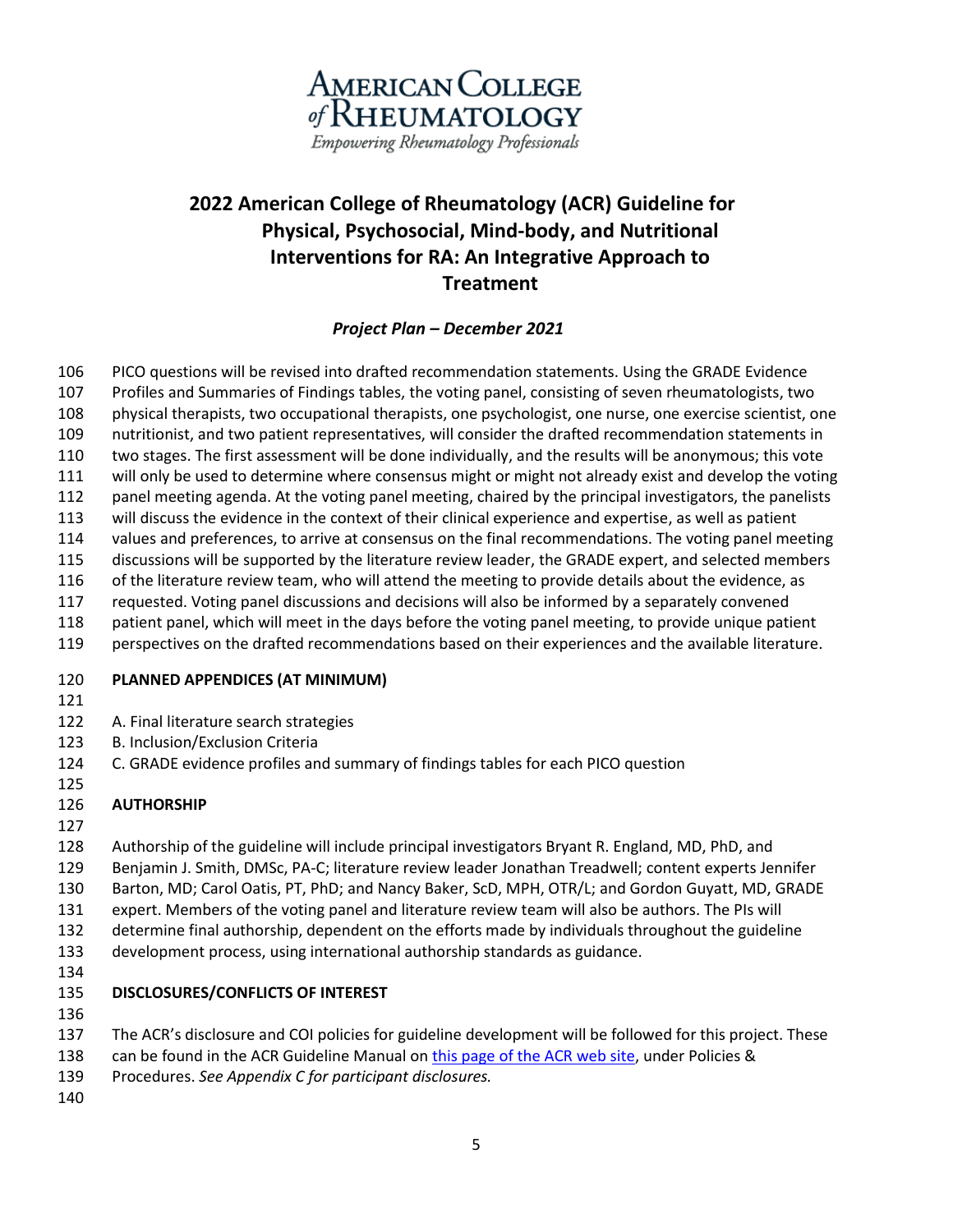

| 141 | <b>REFERENCES</b> |                                                                                               |  |  |  |  |
|-----|-------------------|-----------------------------------------------------------------------------------------------|--|--|--|--|
| 142 |                   |                                                                                               |  |  |  |  |
| 143 | 1.                | EndNote [software]. https://endnote.com                                                       |  |  |  |  |
| 144 | 2.                | DistillerSR. Ottawa, Canada: Evidence Partners; 2013. http://systematic-review.net/           |  |  |  |  |
| 145 | 3.                | Higgins JPT, Green S (editors). Cochrane Handbook for Systematic Reviews of 239 Interventions |  |  |  |  |
| 146 |                   | Version 5.1.0 [updated March 2011]. The Cochrane Collaboration, 2011. Available:              |  |  |  |  |
| 147 |                   | http://handbook.cochrane.org                                                                  |  |  |  |  |
| 148 | 4.                | Wells GA, Shea B, O'Connell D, Welch V, Losos M, Tugwell P. The Newcastle-Ottawa Scale (NOS)  |  |  |  |  |
| 149 |                   | for assessing the quality of nonrandomised studies in meta-analyses. 2010. Available:         |  |  |  |  |
| 150 |                   | http://www.ohri.ca/programs/clinical epidemiology/oxford.asp                                  |  |  |  |  |
| 151 | 5.                | Review Manager [software]. https://training.cochrane.org/online-learning/core-software-       |  |  |  |  |
| 152 |                   | cochrane-reviews/revman                                                                       |  |  |  |  |
| 153 | 6.                | GRADEprofiler [software]. https://gradepro.org/                                               |  |  |  |  |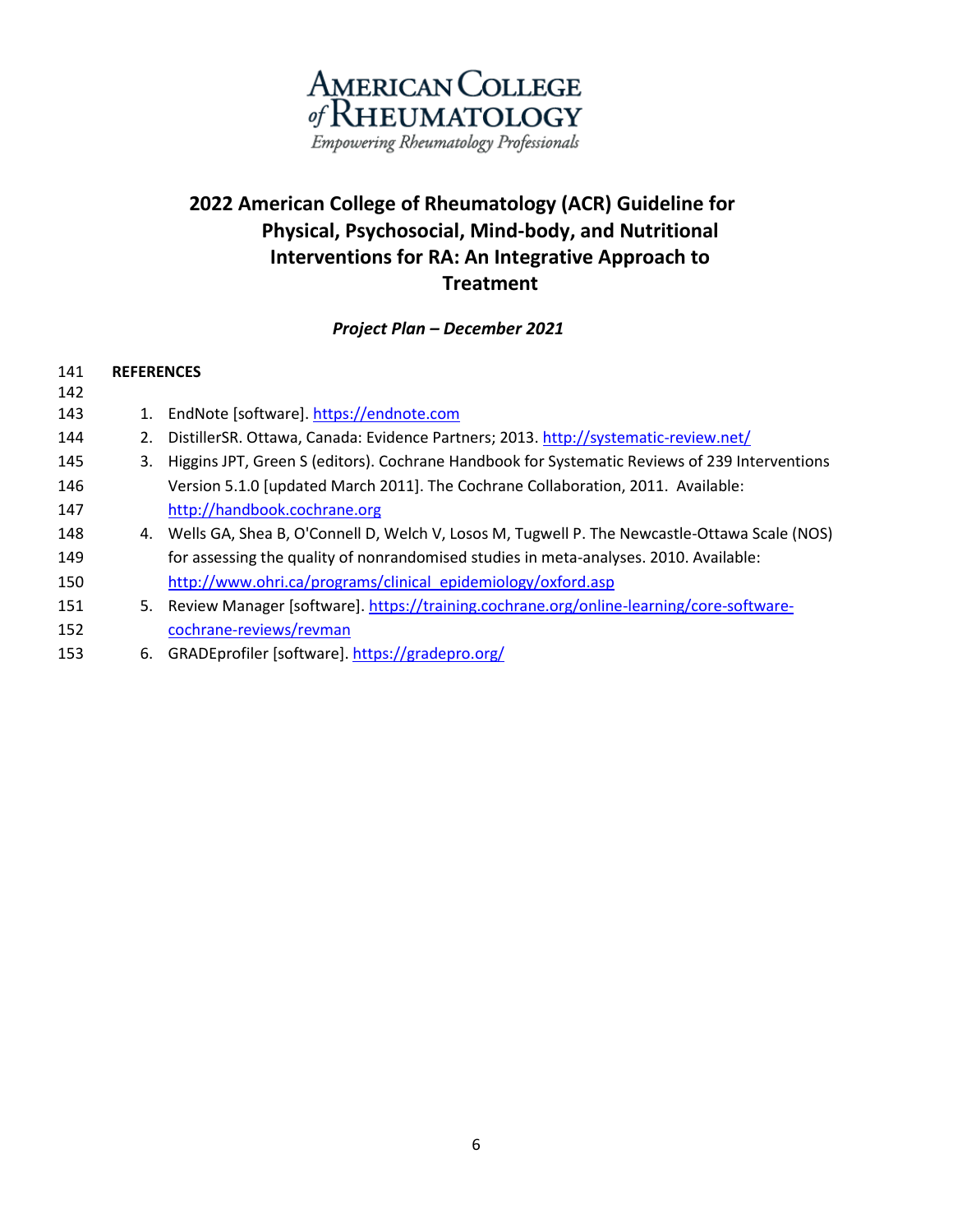

### *Project Plan – December 2021*

#### **APPENDIX A – PICO Questions**

## *PHYSICAL, PSYCHOSOCIAL, MIND-BODY, AND NUTRITIONAL THERAPIES*

### *Nutritional*

#### **1. Should patients with RA use a formally defined diet?**

- P Patients with RA
- I Formally defined diet/diet pattern (anti-inflammatory, Mediterranean, ketogenic, paleo, gluten-free,
- vegetarian, vegan, intermittent fasting, elemental, elimination, raw foods, whole food plant based)
- C Current or alternative diet
- O Disease activity, radiographic progression, functional status (HAQ, PROMIS, ADLs, performance
- measures), pain, fatigue, quality-of-life, treatment-related harms, long term outcomes (mortality, CVD,
- joint replacement)
- Potential effect modifiers/subgroup analyses: None
- 

#### **2. Should patients with RA use a commercially available dietary supplement?**

- P Patients with RA
- I Dietary supplement (vitamin D, probiotics, fish oil/omega-3 fatty acids, antioxidants [selenium, zinc,
- vitamin A, vitamin C, vitamin E], turmeric, glucosamine, γ-linolenic acid, borage seed oil, evening
- primrose oil, black currant seed oil, selenium, Boswellia, ginger, probiotics)
- C No specific dietary supplement or other dietary supplement
- O Disease activity, radiographic progression, functional status (HAQ, PROMIS, ADLs, performance
- measures), pain, fatigue, quality-of-life, treatment-related harms, long term outcomes (mortality, CVD,
- joint replacement)
- Potential effect modifiers/subgroup analyses: None
- 
- **3. Should patients with RA who are overweight or obese receive a weight loss intervention?**
- 179 P Patients with RA who are overweight or obese
- I Weight loss intervention (lifestyle modifications (diet/exercise), weight-loss surgery alone, weight-loss
- surgery combined with lifestyle modifications, support groups, health coaching, branded dietary weight
- loss programs)
- C No weight loss intervention
- O Disease activity, radiographic progression, functional status (HAQ, PROMIS, ADLs, performance
- measures), pain, fatigue, quality-of-life, treatment-related harms, long term outcomes (mortality, CVD,
- joint replacement)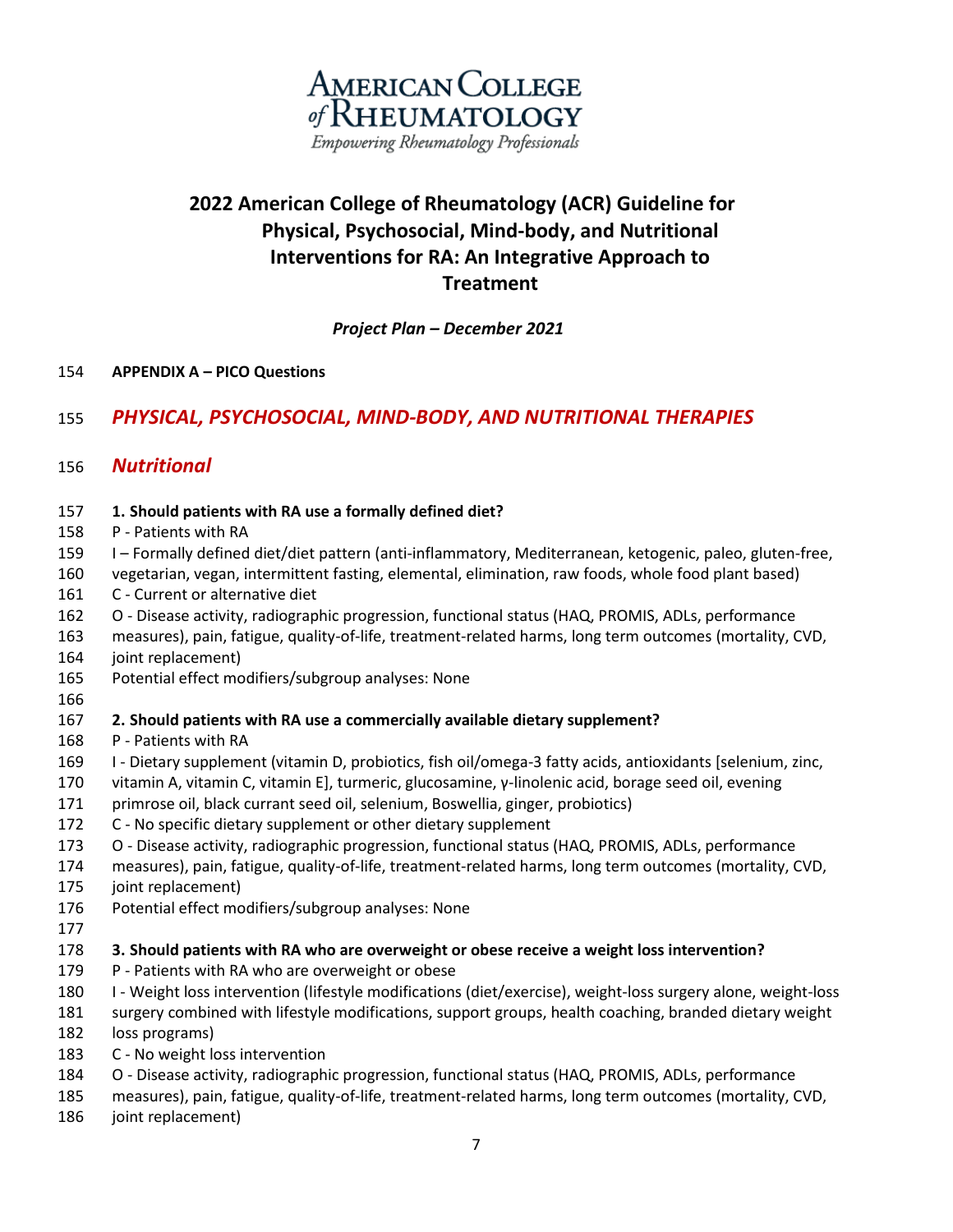

### *Project Plan – December 2021*

| 187<br>188 | Potential effect modifiers/subgroup analyses: None                                                            |
|------------|---------------------------------------------------------------------------------------------------------------|
| 189<br>190 | <b>Physical Activity</b>                                                                                      |
| 191        | 4. Should patients with RA consistently engage in an aerobic exercise program?                                |
| 192        | P - Patients with RA                                                                                          |
| 193        | I-Consistent engagement in an Aerobic exercise program                                                        |
| 194        | C - No aerobic exercise program or other exercise programs                                                    |
| 195        | O - Disease activity, radiographic progression, functional status (HAQ, PROMIS, ADLs, performance             |
| 196        | measures), pain, fatigue, quality-of-life, treatment-related harms, self-efficacy, work status, sleep status, |
| 197        | mental health status, long term outcomes (mortality, CVD, joint replacement)                                  |
| 198        | Potential effect modifiers/subgroup analyses: functional ability and comorbidities (i.e., knee OA),           |
| 199        | controlled or uncontrolled RA.                                                                                |
| 200        |                                                                                                               |
| 201        | 5. Should patients with RA engage in an aquatic exercise program?                                             |
| 202        | P - Patients with RA                                                                                          |
| 203        | I - Aquatic exercise program                                                                                  |
| 204        | C - No aquatic exercise program or other exercise programs                                                    |
| 205        | O - Disease activity, radiographic progression, functional status (HAQ, PROMIS, ADLs, performance             |
| 206        | measures), pain, fatigue, quality-of-life, treatment-related harms, self-efficacy, work status, sleep status, |
| 207        | mental health status, long term outcomes (mortality, CVD, joint replacement)                                  |
| 208        | Potential effect modifiers/subgroup analyses: well-controlled vs. uncontrolled RA                             |
| 209<br>210 | 6. Should patients with RA consistently engage in a resistance training exercise program?                     |
| 211        | P - Patients with RA                                                                                          |
| 212        | I - Consistent engagement in a Resistance training exercise program                                           |
| 213        | C - No resistance training exercise program or other exercise programs                                        |
| 214        | O - Disease activity, radiographic progression, functional status (HAQ, PROMIS, ADLs, performance             |
| 215        | measures), pain, fatigue, quality-of-life, treatment-related harms, self-efficacy, work status, sleep status, |
| 216        | mental health status, long term outcomes (mortality, CVD, joint replacement)                                  |
| 217        | Potential effect modifiers/subgroup analyses: functional ability, comorbidities (i.e., knee OA), well-        |
| 218        | controlled vs. uncontrolled RA                                                                                |
| 219        |                                                                                                               |
| 220        | 7. Should patients with RA engage in a mind-body exercise program?                                            |
| 221        | P - Patients with RA                                                                                          |

I – Mind-body exercise program (Yoga, Tai Chi, qigong, Pilates)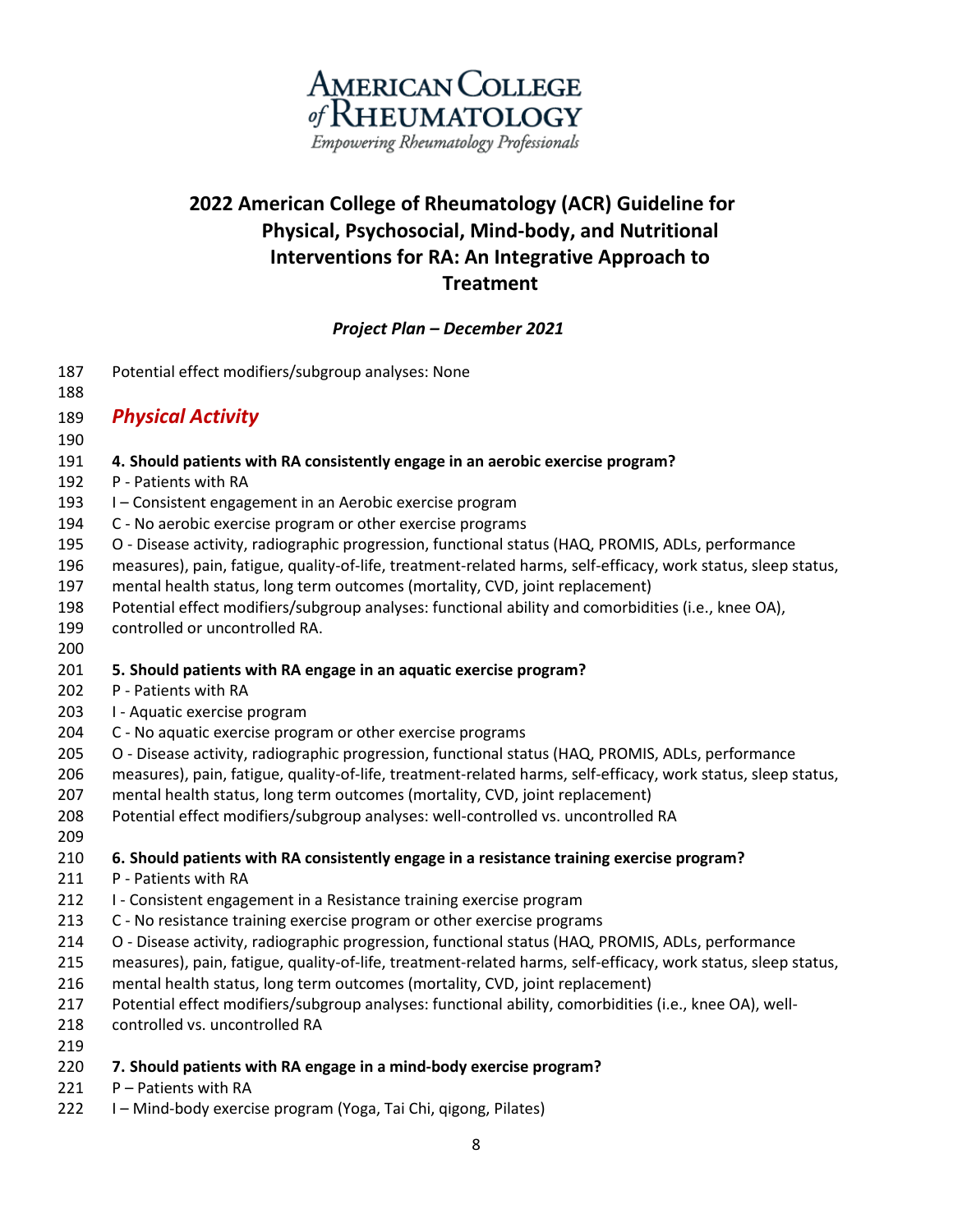

### *Project Plan – December 2021*

- C No mind-body exercise program or other exercise programs
- O Disease activity, radiographic progression, functional status (HAQ, PROMIS, ADLs, performance
- measures), pain, fatigue, quality-of-life, treatment-related harms, self-efficacy, work status, sleep status,
- mental health status, long term outcomes (mortality, CVD, joint replacement)
- Potential effect modifiers/subgroup analyses: well-controlled vs. uncontrolled RA
- 

#### **8. Should patients with RA and hand involvement perform resistive hand exercises?**

- P Patients with RA and hand involvement
- 231 I Resistive hand exercises
- C No resistive hand exercises
- O Disease activity, radiographic progression, functional status (HAQ, PROMIS, ADLs, performance
- measures), pain, fatigue, quality-of-life, treatment-related harms, self-efficacy, work status, sleep status,
- mental health status, long term outcomes (joint replacement)
- Potential effect modifiers/subgroup analyses: well-controlled vs. uncontrolled RA

## *Bracing/splinting/orthoses*

#### **9. Should patients with RA and hand/wrist impairment/deformity use**

#### **splinting/orthoses/compression?**

- P Patients with RA and hand/wrist impairment/deformity
- 241 I Wrist, hand and/or finger splinting/orthoses/compression
- C No splinting/orthoses
- O Disease activity, radiographic progression, functional status (HAQ, PROMIS, ADLs, performance
- measures), pain, fatigue, quality-of-life, treatment-related harms, long term outcomes (joint
- replacement)
- Potential effect modifiers/subgroup analyses: none
- 

### **10. Should patients with RA and foot/ankle involvement use bracing/orthoses/taping?**

- P Patients with RA and foot/ankle involvement
- I Bracing/orthoses
- C No bracing/orthoses/taping
- O Disease activity, radiographic progression, functional status (HAQ, PROMIS, ADLs, performance
- measures), pain, fatigue, quality-of-life, treatment-related harms, long term outcomes (joint
- replacement)
- Potential effect modifiers/subgroup analyses: bracing vs. orthoses
-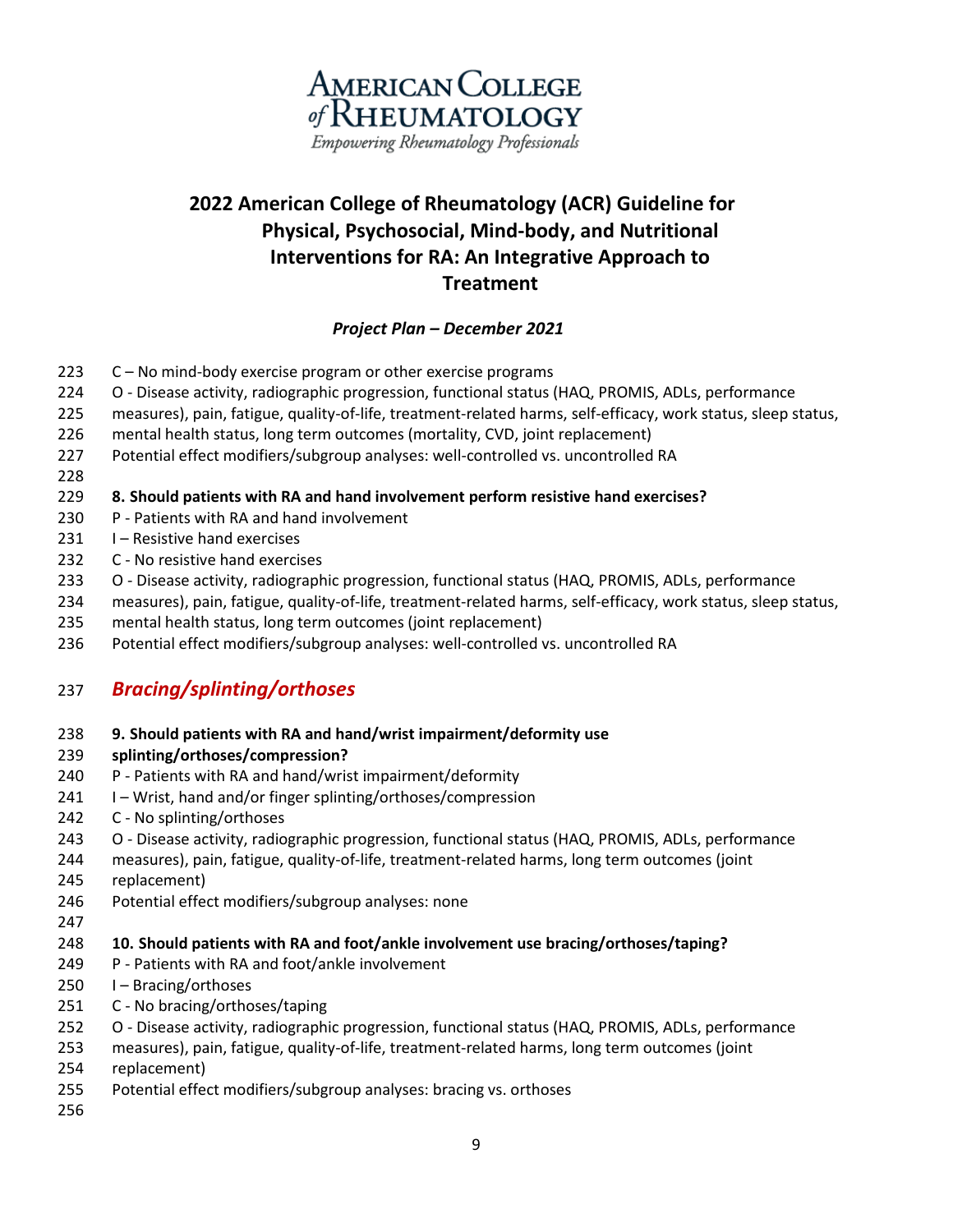

### *Project Plan – December 2021*

- **11. Should patients with RA and knee involvement use bracing/orthoses?**
- P Patients with RA and knee involvement
- 259 I Bracing/orthoses
- C No bracing/orthoses
- O Disease activity, radiographic progression, functional status (HAQ, PROMIS, ADLs, performance
- measures), pain, fatigue, quality-of-life, treatment-related harms, long term outcomes (joint
- replacement)
- Potential effect modifiers/subgroup analyses: bracing vs. orthoses

### *Rehabilitation*

#### **12. Should patients with RA use joint protection techniques?**

- P Patients with RA
- I Joint protection
- C No joint protection
- O Disease activity, radiographic progression, functional status (HAQ, PROMIS, ADLs, performance
- measures), pain, fatigue, quality-of-life, treatment-related harms, self-efficacy, work status, sleep status,
- mental health status, long term outcomes (joint replacement)
- Potential effect modifiers/subgroup analyses: well-controlled vs. uncontrolled RA
- 
- **13. Should patients with RA use activity pacing/energy conservation/activity modification/fatigue management techniques?**
- P Patients with RA
- I Activity pacing/energy conservation/activity modification/fatigue management techniques
- C No Activity pacing
- O Disease activity, radiographic progression, functional status (HAQ, PROMIS, ADLs, performance
- measures), pain, fatigue, quality-of-life, treatment-related harms, self-efficacy, work status, sleep status,
- mental health status, long term outcomes (joint replacement)
- Potential effect modifiers/subgroup analyses: well-controlled vs. uncontrolled RA
- 
- **14. Should patients with RA use assistive devices?**
- P Patients with RA
- I Assistive devices (crutches, canes, walkers, wheelchairs, tricycles, scooters)
- C No assistive devices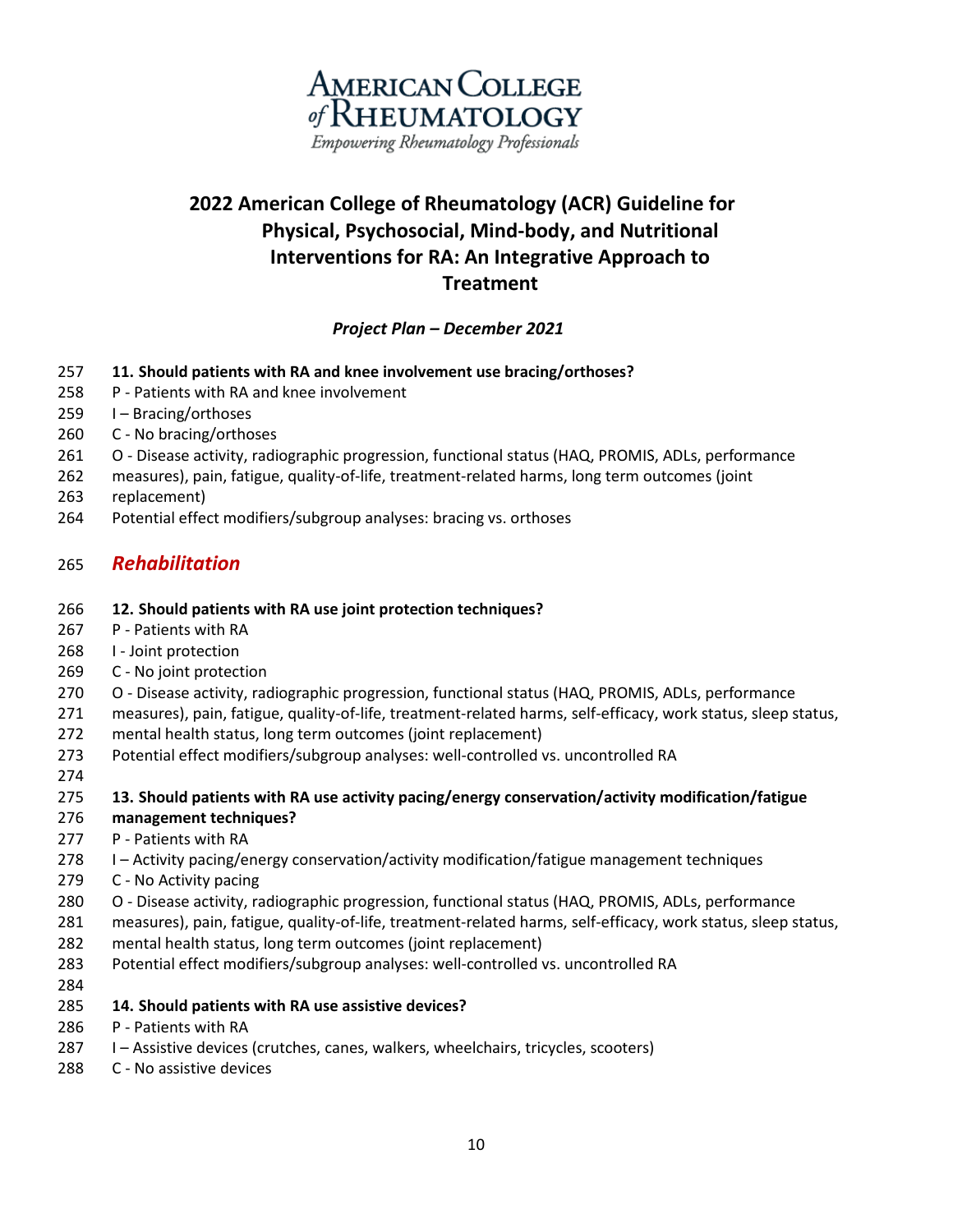

### *Project Plan – December 2021*

- O Disease activity, radiographic progression, functional status (HAQ, PROMIS, ADLs, performance
- measures), pain, fatigue, quality-of-life, treatment-related harms, self-efficacy, work status, sleep status,
- mental health status, long term outcomes (joint replacement)
- Potential effect modifiers/subgroup analyses: None
- 

### **15. Should patients with RA use adaptive equipment?**

- P Patients with RA
- I Adaptive equipment (Eating devices (built up handled cutlery, plates, cups), bathing devices (long
- handled sponges, wash mitt) dressing (long handled shoehorn, dressing stick, reacher, sock aide, button
- hook), grooming (tube dispenser/squeezer, adapted flosser, adapted nail clipper, long handled
- comb/brush), large button telephones, built up handles, knob turners, pill cutters, large size pill
- organizer, universal cuff, leg lifter, cellphone holder)
- C No adaptive devices
- O Disease activity, radiographic progression, functional status (HAQ, PROMIS, ADLs, performance
- measures), pain, fatigue, quality-of-life, treatment-related harms, self-efficacy, work status, sleep status,
- mental health status, long term outcomes (joint replacement)
- Potential effect modifiers/subgroup analyses: None
- 

### **16. Should patients with RA use environmental adaptations?**

- P Patients with RA
- I Environmental adaptation (Toileting: Raised toilet seat, commode, toilet safety rail; Showering: tub
- seat, handheld shower, walk in bath; Grab bars; Ramps; Stairglide; Home modification)
- C No Environmental adaptations
- O Disease activity, radiographic progression, functional status (HAQ, PROMIS, ADLs, performance
- measures), pain, fatigue, quality-of-life, treatment-related harms, self-efficacy, work status, sleep status,
- mental health status, long term outcomes (joint replacement)
- Potential effect modifiers/subgroup analyses: None
- 
- **17. Should patients with RA participate in comprehensive occupational therapy?**
- P Patients with RA
- I Comprehensive occupational therapy
- C No comprehensive occupational therapy
- O Disease activity, radiographic progression, functional status (HAQ, PROMIS, ADLs, performance
- measures), pain, fatigue, quality-of-life, treatment-related harms, self-efficacy, work status, sleep status,
- mental health status, long term outcomes (joint replacement)
- Potential effect modifiers/subgroup analyses: None
-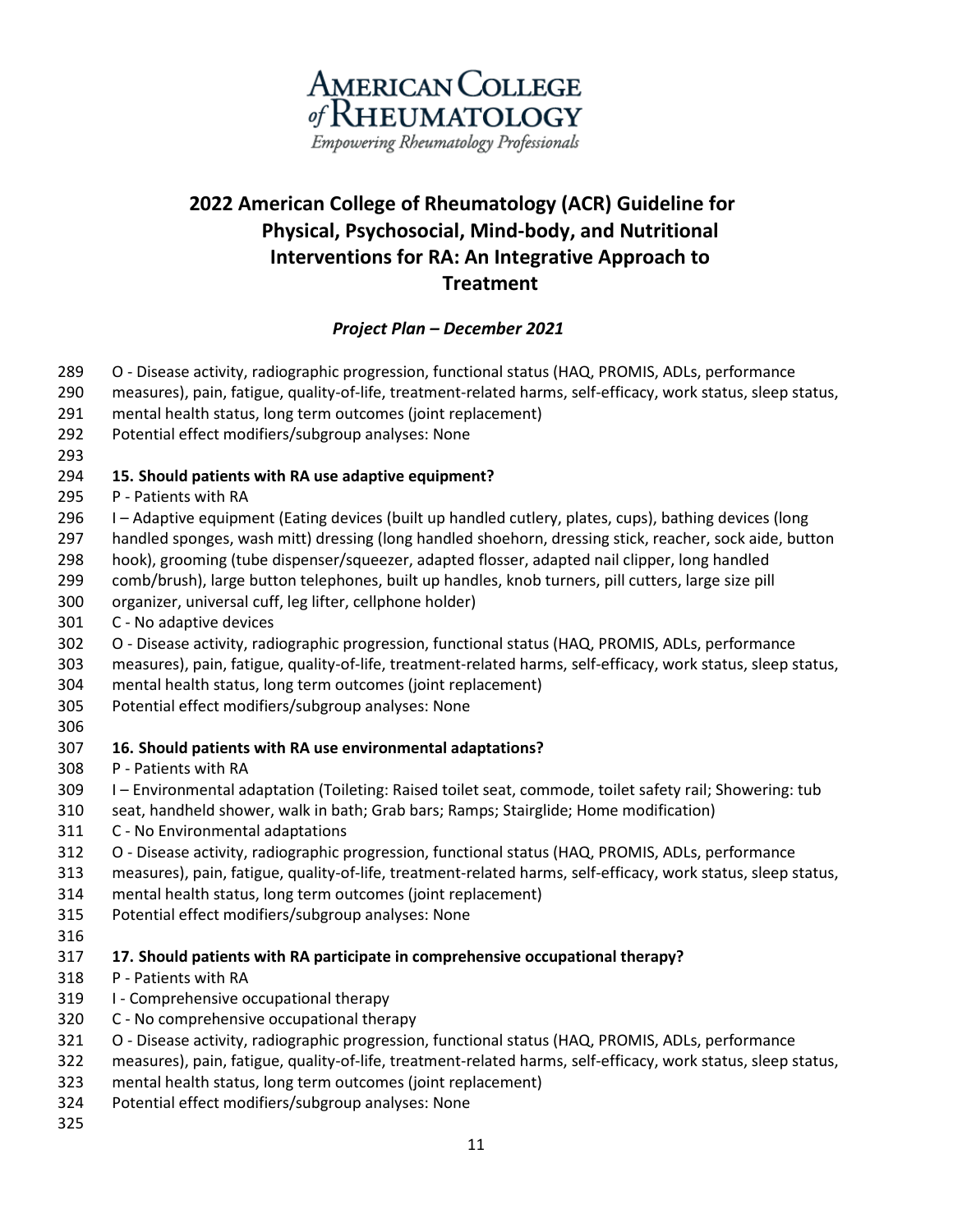

### *Project Plan – December 2021*

- *Comprehensive OT: Evaluated by Occupational Therapist for functional status with the goal of increasing*
- *function/participation. Receives patient-centered individualized treatment. Components of OT services*
- *vary and may include: arthritis education, ADL training, joint protection, ergonomic training (joint*
- *protection techniques), fatigue management, exercise (particularly for the hand and arm),*
- *splinting/orthotics, provision of assistive/adaptive devices, work and leisure counselling/rehabilitation,*
- *sexual advice, relaxation, and pain and stress management training.*
- 
- **18. Should patients with RA participate in a comprehensive physical therapy program?**
- P Patients with RA
- I Comprehensive physical therapy program
- C No comprehensive physical therapy
- O Disease activity, radiographic progression, functional status (HAQ, PROMIS, ADLs, performance
- measures), pain, fatigue, quality-of-life, treatment-related harms, self-efficacy, work status, sleep status,
- mental health status, long term outcomes (joint replacement)
- Potential effect modifiers/subgroup analyses: None
- 

*Comprehensive PT: Evaluated and treated by a physical therapist. Some of the literature uses "physical* 

- *therapy" as synonymous with exercise and should not be included in the PT PICOs. Components of PT*
- *services will vary and hopefully can be identified by reviewers. Should include exercise. May also include*
- *functional training and physical activity, energy conservation, workplace accommodations, mobility and*
- *gait training, manual therapy, self-management education, pain-management including thermal*
- *therapy, electrotherapy, application of orthoses, instruction in assistive devices*

### *Psychosocial and vocational*

#### **19. Should patients with RA use a standardized, evidence-based self-management program?**

- P Patients with RA
- I Any of the available standardized self-management programs (e.g., Arthritis Self-Management
- Program, Chronic Disease Self-Management Program, Better Choices Better Health; Tomando Control
- de su Salud; RA Self-Management Intervention, OPERAS [an On-demand Program to EmpoweR Active
- Self-management, peer mentoring/support groups])
- C No standardized self-management program
- O Disease activity, radiographic progression, functional status (HAQ, PROMIS, ADLs, performance
- measures), pain, fatigue, quality-of-life, treatment-related harms, self-efficacy, work status, sleep status,
- mental health status, long term outcomes (joint replacement)
- Potential effect modifiers/subgroup analyses: disease duration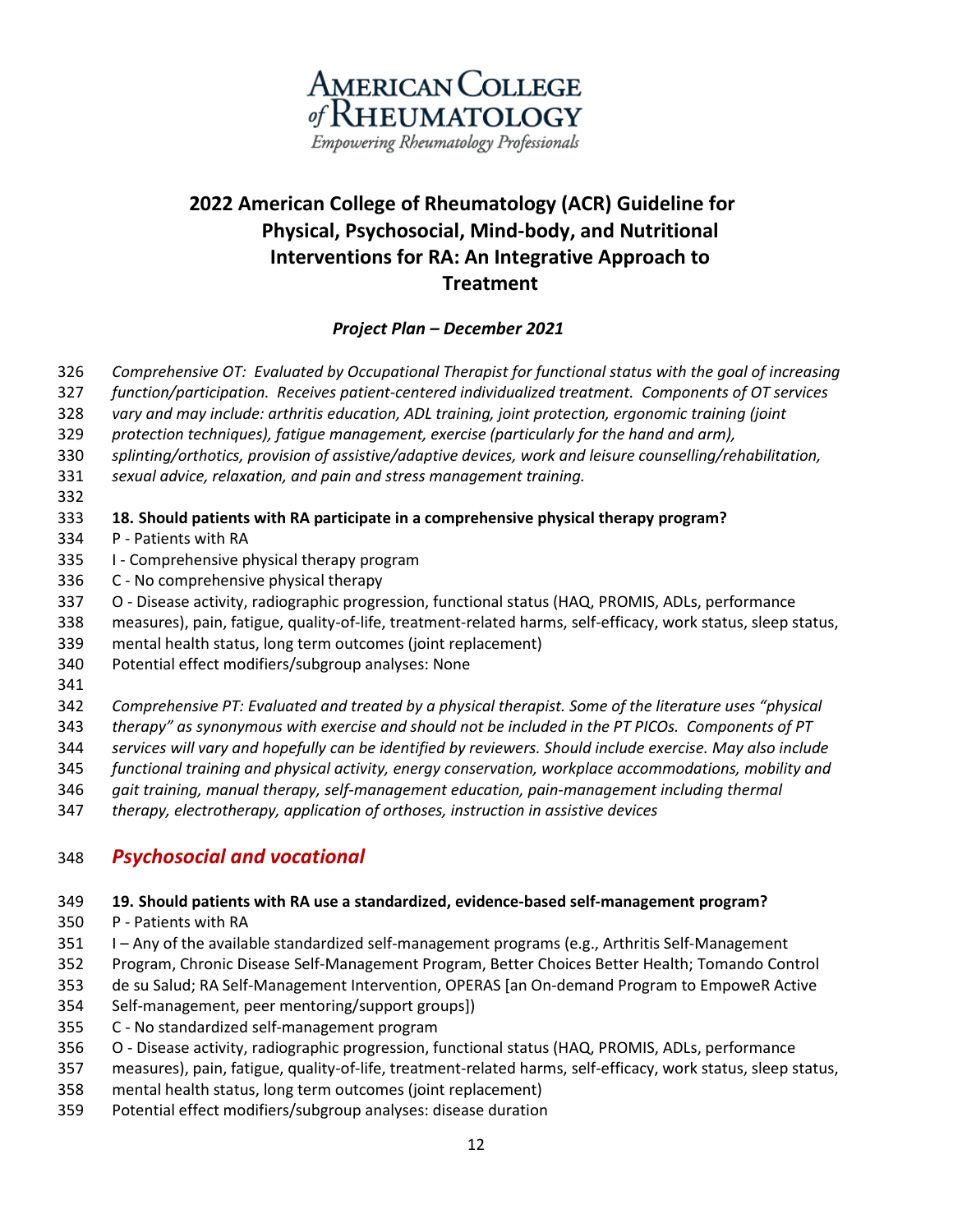

### *Project Plan – December 2021*

| 20. Should patients with RA use mind-body approaches?                                                         |
|---------------------------------------------------------------------------------------------------------------|
| P - Patients with RA                                                                                          |
| I - Mind-body approaches (cognitive behavioral therapy, biofeedback, goal setting, meditation,                |
| mindfulness, breathing exercises, progressive muscle; guided imagery (GI); relaxation guided imagery          |
| (RGI)                                                                                                         |
| C - No mind-body approaches or alternative mind-body approaches                                               |
| O - Disease activity, radiographic progression, functional status (HAQ, PROMIS, ADLs, performance             |
| measures), pain, fatigue, quality-of-life, treatment-related harms, self-efficacy, work status, sleep status, |
| mental health status, long term outcomes (joint replacement)                                                  |
| Potential effect modifiers/subgroup analyses: type of mind-body intervention                                  |
|                                                                                                               |
| 21. Should patients with RA, who are currently employed or want to become employed, use                       |
| vocational rehabilitation?                                                                                    |
| P - Patients with RA, who are currently employed or want to become employed                                   |
| <b>1</b> - Work interventions                                                                                 |
| C - No work interventions                                                                                     |
| O - Work-related outcomes (presenteeism, absenteeism, work satisfaction, work underemployment,                |
| work disability [e.g., Workplace Activity Limitations Scale (WALS), Work Instability Scale (WIS), Work        |
| Limitations Questionnaire (WLQ) Work Productivity and Activity Impairment Questionnaire (WPAI),               |
|                                                                                                               |

- Rheumatoid Arthritis Specific Work Productivity Survey (WPS-RA)], quality-of-life
- Potential effect modifiers/subgroup analyses: None
- 

#### **22. Should patients with RA, who are currently employed or want to become employed, receive work site evaluations and modifications?**

- P Patients with RA, who are currently employed or want to become employed
- I Work site evaluations and modifications
- C No work site evaluations
- O Work-related outcomes (presenteeism, absenteeism, work disability [e.g., Workplace Activity
- Limitations Scale (WALS), Work Instability Scale (WIS), Work Limitations Questionnaire (WLQ) Work
- Productivity and Activity Impairment Questionnaire (WPAI), Rheumatoid Arthritis Specific Work
- Productivity Survey (WPS-RA)]), quality-of-life
- Potential effect modifiers/subgroup analyses: none

### *Adjunctive therapies*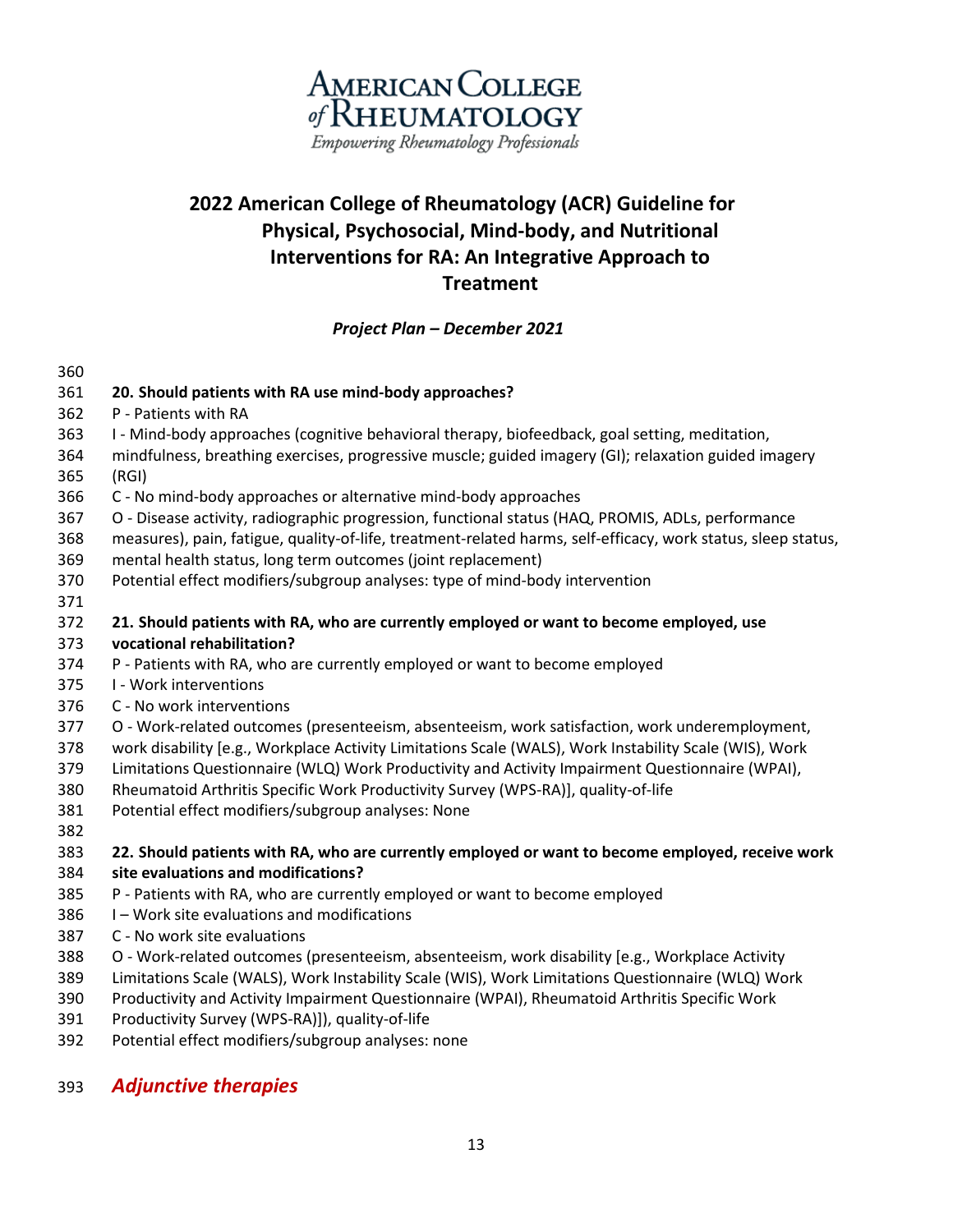

### *Project Plan – December 2021*

- **23. Should patients with RA use acupuncture?**
- P Patients with RA
- I Acupuncture
- C No acupuncture
- O Disease activity, radiographic progression, functional status (HAQ, PROMIS, ADLs, performance
- measures), pain, fatigue, quality-of-life, treatment-related harms, long term outcomes (joint
- replacement)
- Potential effect modifiers/subgroup analyses: None
- 

#### **24. Should patients with RA receive massage therapy?**

- P Patients with RA
- I Massage therapy
- C No massage therapy
- O Disease activity, radiographic progression, functional status (HAQ, PROMIS, ADLs, performance
- measures), pain, fatigue, quality-of-life, treatment-related harms, long term outcomes (joint
- replacement)
- Potential effect modifiers/subgroup analyses: None
- 
- **25. Should patients with RA receive thermal modalities?**
- P Patients with RA
- I Thermal modalities (cryotherapy, heat, therapeutic ultrasound, infrared sauna)
- C No thermal modalities
- O Disease activity, radiographic progression, functional status (HAQ, PROMIS, ADLs, performance
- measures), pain, fatigue, quality-of-life, treatment-related harms, long term outcomes (joint
- replacement)
- Potential effect modifiers/subgroup analyses: Type of thermal modality (i.e., heat vs cold)
- 

#### **26. Should patients with RA receive electrotherapy?**

- P Patients with RA
- I Electrotherapy (TENS, NEMS, vagal nerve stimulation)
- C No electrotherapy
- O Disease activity, radiographic progression, functional status (HAQ, PROMIS, ADLs, performance
- measures), pain, fatigue, quality-of-life, treatment-related harms, long term outcomes (joint
- replacement)
- Potential effect modifiers/subgroup analyses: None
- 
- **27. Should patients with RA receive chiropractic therapy?**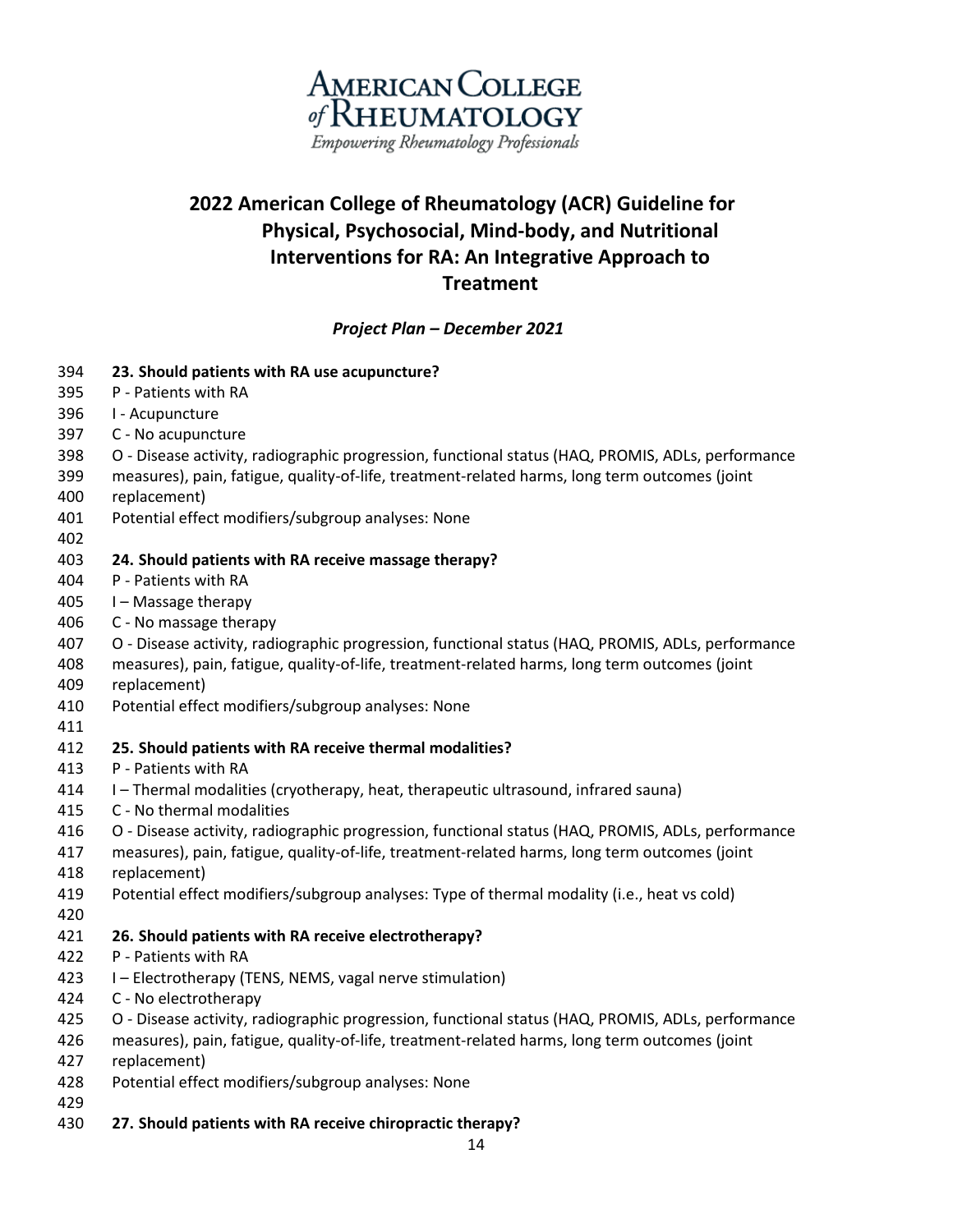

### *Project Plan – December 2021*

- P Patients with RA
- I Chiropractic therapy / manipulation
- C No chiropractic therapy
- O Disease activity, radiographic progression, functional status (HAQ, PROMIS, ADLs, performance
- measures), pain, fatigue, quality-of-life, treatment-related harms, long term outcomes (joint
- replacement)
- Potential effect modifiers/subgroup analyses: None

### *Other*

- **28. Should patients with RA who are current smokers engage in a smoking cessation program?**
- P Patients with RA who are current smokers
- I Smoking cessation program (counseling, nicotine replacement therapy, quit lines, apps)
- C No smoking cessation program
- O Disease activity, radiographic progression, functional status (HAQ, PROMIS, ADLs, performance
- measures), pain, fatigue, quality-of-life, treatment-related harms, long term outcomes (mortality, CVD)
- Potential effect modifiers/subgroup analyses: None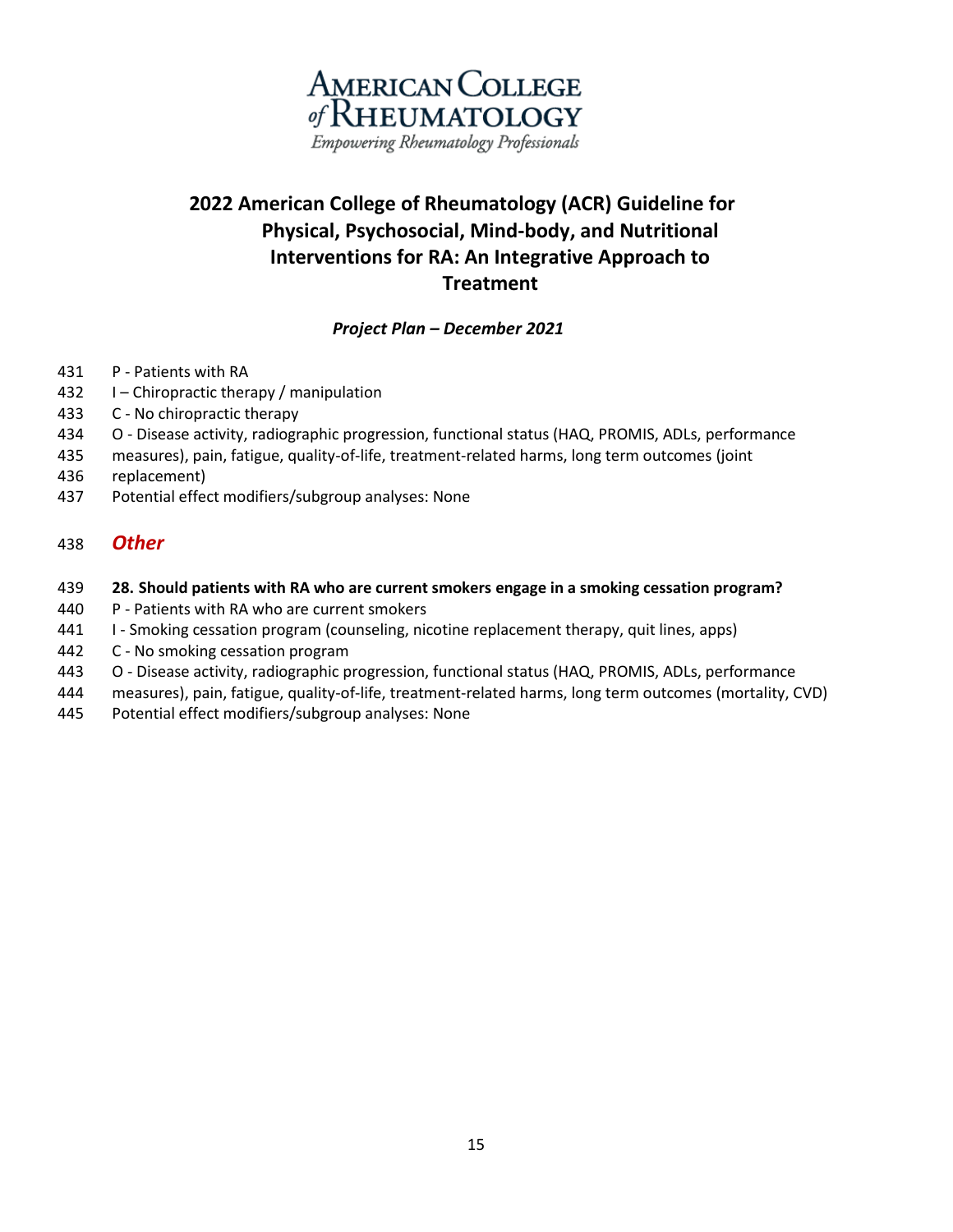

| 446 |                                                                                       | <b>APPENDIX B - INCLUSION/EXCLUSION CRITERIA</b>                                       |  |  |  |  |  |  |  |
|-----|---------------------------------------------------------------------------------------|----------------------------------------------------------------------------------------|--|--|--|--|--|--|--|
| 447 |                                                                                       |                                                                                        |  |  |  |  |  |  |  |
| 448 |                                                                                       | The purpose of this clinical practice guideline is to provide evidence-based           |  |  |  |  |  |  |  |
| 449 |                                                                                       | recommendations regarding the physical, psychosocial, mind-body, and nutritional       |  |  |  |  |  |  |  |
| 450 | interventions for the treatment of RA.                                                |                                                                                        |  |  |  |  |  |  |  |
| 451 | Below are the inclusion and exclusion criteria reviewers will consider when reviewing |                                                                                        |  |  |  |  |  |  |  |
| 452 | titles/abstracts and full manuscripts.                                                |                                                                                        |  |  |  |  |  |  |  |
| 453 |                                                                                       | 1. Study must have had a full journal publication; studies published only as meeting   |  |  |  |  |  |  |  |
| 454 |                                                                                       | abstracts will be excluded.                                                            |  |  |  |  |  |  |  |
| 455 |                                                                                       |                                                                                        |  |  |  |  |  |  |  |
| 456 |                                                                                       | 2. Study must be an English language publication.                                      |  |  |  |  |  |  |  |
| 457 |                                                                                       |                                                                                        |  |  |  |  |  |  |  |
| 458 |                                                                                       | 3. Study must include a population, intervention, comparison, and outcome specified in |  |  |  |  |  |  |  |
| 459 |                                                                                       | the protocol.                                                                          |  |  |  |  |  |  |  |
| 460 |                                                                                       |                                                                                        |  |  |  |  |  |  |  |
| 461 |                                                                                       | 4. Population studied must include adults with rheumatoid arthritis. If patients with  |  |  |  |  |  |  |  |
| 462 |                                                                                       | other conditions were included in the study, either they must have represented less    |  |  |  |  |  |  |  |
| 463 |                                                                                       | than 20% of the enrolled population, or data must be able to be extracted for only the |  |  |  |  |  |  |  |
| 464 |                                                                                       | subset of patients with rheumatoid arthritis.                                          |  |  |  |  |  |  |  |
| 465 |                                                                                       |                                                                                        |  |  |  |  |  |  |  |
| 466 |                                                                                       | 5. The following study designs may be included:                                        |  |  |  |  |  |  |  |
| 467 |                                                                                       | Randomized controlled trial<br>a.                                                      |  |  |  |  |  |  |  |
| 468 |                                                                                       | Controlled clinical trial<br>b.                                                        |  |  |  |  |  |  |  |
| 469 |                                                                                       | Prospective controlled cohort study<br>c.                                              |  |  |  |  |  |  |  |
| 470 |                                                                                       | Retrospective controlled cohort study<br>d.                                            |  |  |  |  |  |  |  |
| 471 |                                                                                       | e. Systematic review                                                                   |  |  |  |  |  |  |  |
| 472 |                                                                                       | i. Systematic reviews will be included only to scan reference lists to capture         |  |  |  |  |  |  |  |
| 473 |                                                                                       | relevant individual studies that may have been missed by the literature                |  |  |  |  |  |  |  |
| 474 |                                                                                       | search.                                                                                |  |  |  |  |  |  |  |
| 475 |                                                                                       |                                                                                        |  |  |  |  |  |  |  |
| 476 |                                                                                       | 6. Studies of the following designs should be excluded:                                |  |  |  |  |  |  |  |
| 477 |                                                                                       | a. Pre-post studies                                                                    |  |  |  |  |  |  |  |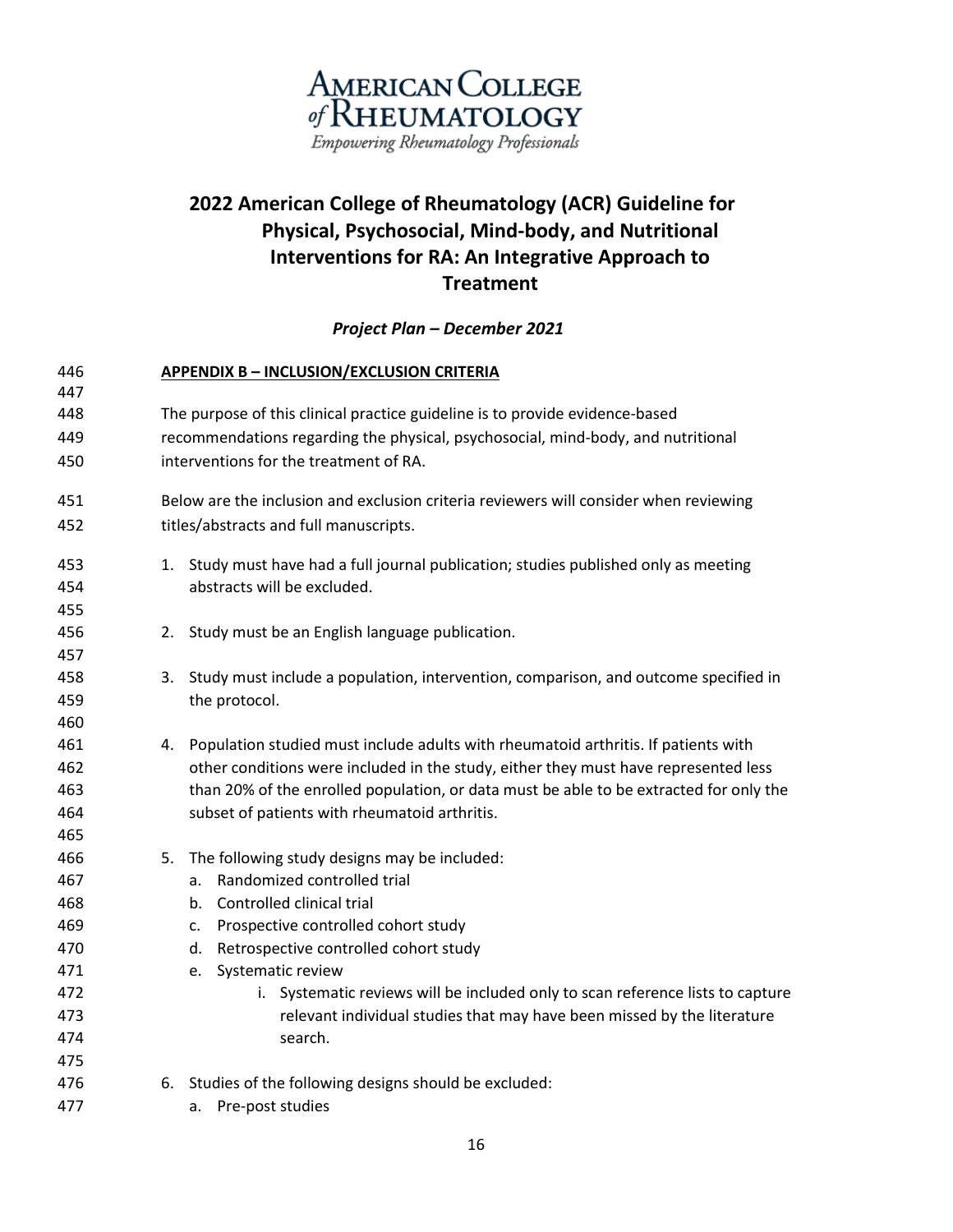

| 478 | b. | Single-arm studies/Case series            |
|-----|----|-------------------------------------------|
| 479 | c. | Case report (N=3 or less)                 |
| 480 | d. | Narrative review                          |
| 481 | e. | Editorials or commentaries                |
| 482 | f. | Surveys                                   |
| 483 | g. | Cross-sectional studies                   |
| 484 | h. | Qualitative studies                       |
| 485 | i. | Expert opinion                            |
| 486 | i. | Foreign language studies                  |
| 487 | k. | Studies of risk factors or drug adherence |
| 488 | L. | Non-interventional studies                |
| 489 | m. | Cost-effectiveness studies                |
| 490 | n. | Abstracts                                 |
| 491 | о. | Follow-up less than 12 weeks              |
| 492 | p. | N<10 at follow-up                         |
| 493 | q. | Animal study                              |
| 494 |    |                                           |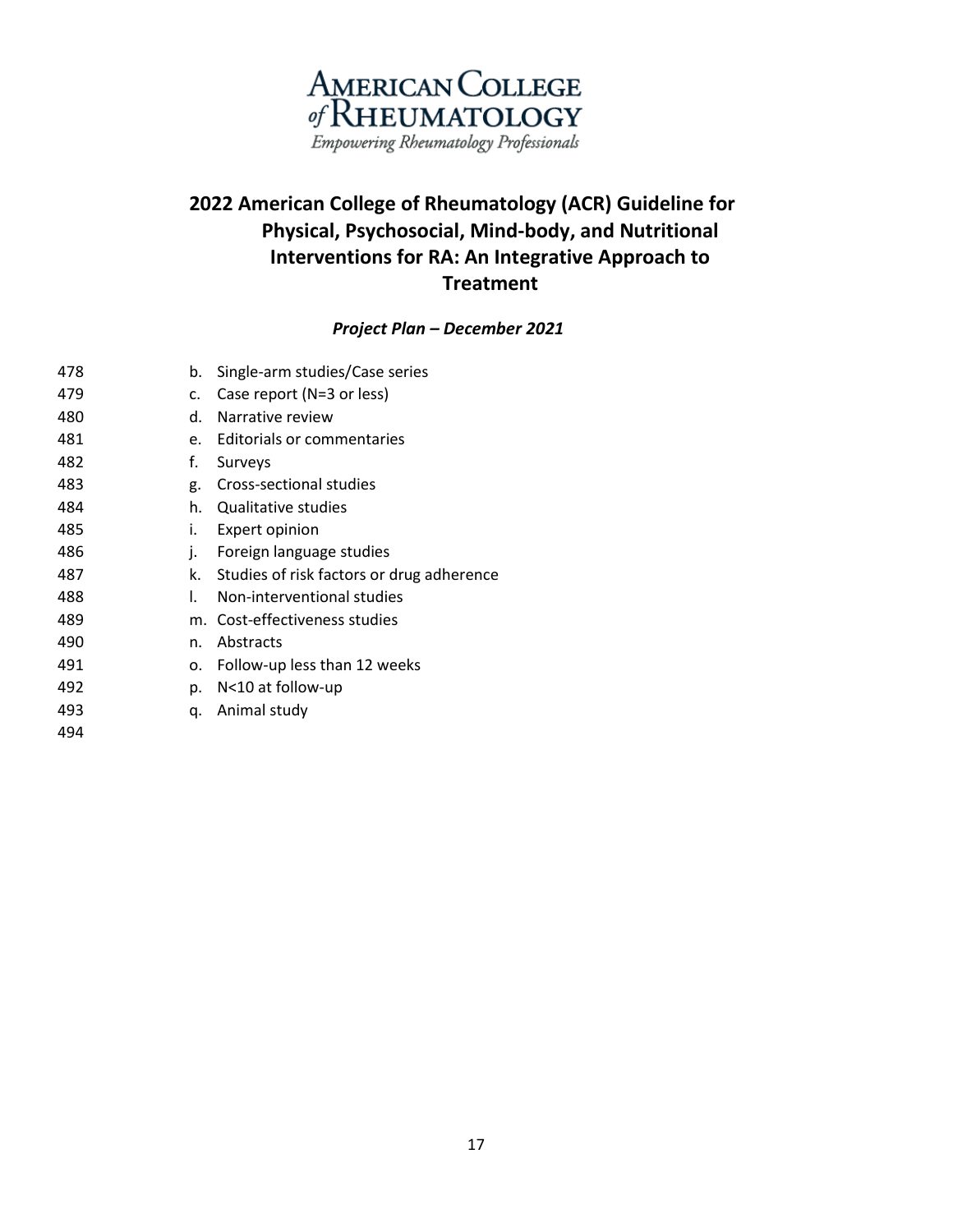

*Project Plan – December 2021*

#### 495 **APPENDIX C: DISCLOSURES**

16

**Participant Disclosures - 2022 American College of Rheumatology (ACR) Guideline for Physical, Psychosocial, Mind-body, and Nutritional Interventions for RA: An Integrative Approach to Treatment**

In order for the College to most effectively further its mission and to otherwise maintain its excellent reputation in the medical community and with the public, it is important that confidence in the College's integrity be maintained. The cornerstone of the ACR's Disclosure Policy is disclosure of actual and potential conflicts so that they can be evaluated by the College in order to avoid undue influence of potential conflicts. The purpose of the ACR's Disclosure Policy is identification of relationships which may pose actual or potential conflicts. These actual or potential conflicts can then be evaluated by the College so that adjustments can be made that will avoid any undue influence. This policy is based on the principle that, in many cases, full disclosure of the actual or potentially conflicting relationship will of itself suffice to protect the integrity of the College and its interests.

| <b>Participants</b>   | <b>Role</b>       | <b>Primary Employer</b>  | <b>Interest</b> | <b>Interest Type</b>                                                                 | <b>Entity/Licensee</b>                      | <b>Additional</b>  | <b>Value</b> |
|-----------------------|-------------------|--------------------------|-----------------|--------------------------------------------------------------------------------------|---------------------------------------------|--------------------|--------------|
|                       |                   |                          | <b>Held By</b>  |                                                                                      |                                             | <b>Information</b> |              |
| <b>Bryant England</b> | Core Team - Co-PI | University of Nebraska   | Self            | Grant / Contract                                                                     | Boehringer Ingelheim                        |                    | \$287,000.00 |
|                       |                   |                          | Self            | Independent Contractor -<br>Speaking engagement                                      | Boehringer Ingelheim                        |                    |              |
|                       |                   |                          | Self            | Intellectual Property - Other<br><b>Intellectual Property</b>                        |                                             |                    |              |
|                       |                   |                          | Self            | Independent Contractor - Editorial<br><b>Board Member</b>                            | <b>Arthritis Care Research</b>              |                    |              |
| Ben Smith             | Core Team - Co-PI | Florida State University | Self            | Employment                                                                           | Florida State University                    |                    |              |
|                       |                   |                          | Self            | Independent Contractor - Voting<br>Panel Member, RA, gout, and<br>vaccine guidelines | American College of<br>Rheumatology         |                    |              |
|                       |                   |                          | Self            | Independent Contractor - Task<br>Force Chair                                         | American Academy of Physician<br>Assistants |                    |              |
|                       |                   |                          | Self            | <b>Fiduciary Officer</b>                                                             | nccPA Health Foundation                     |                    |              |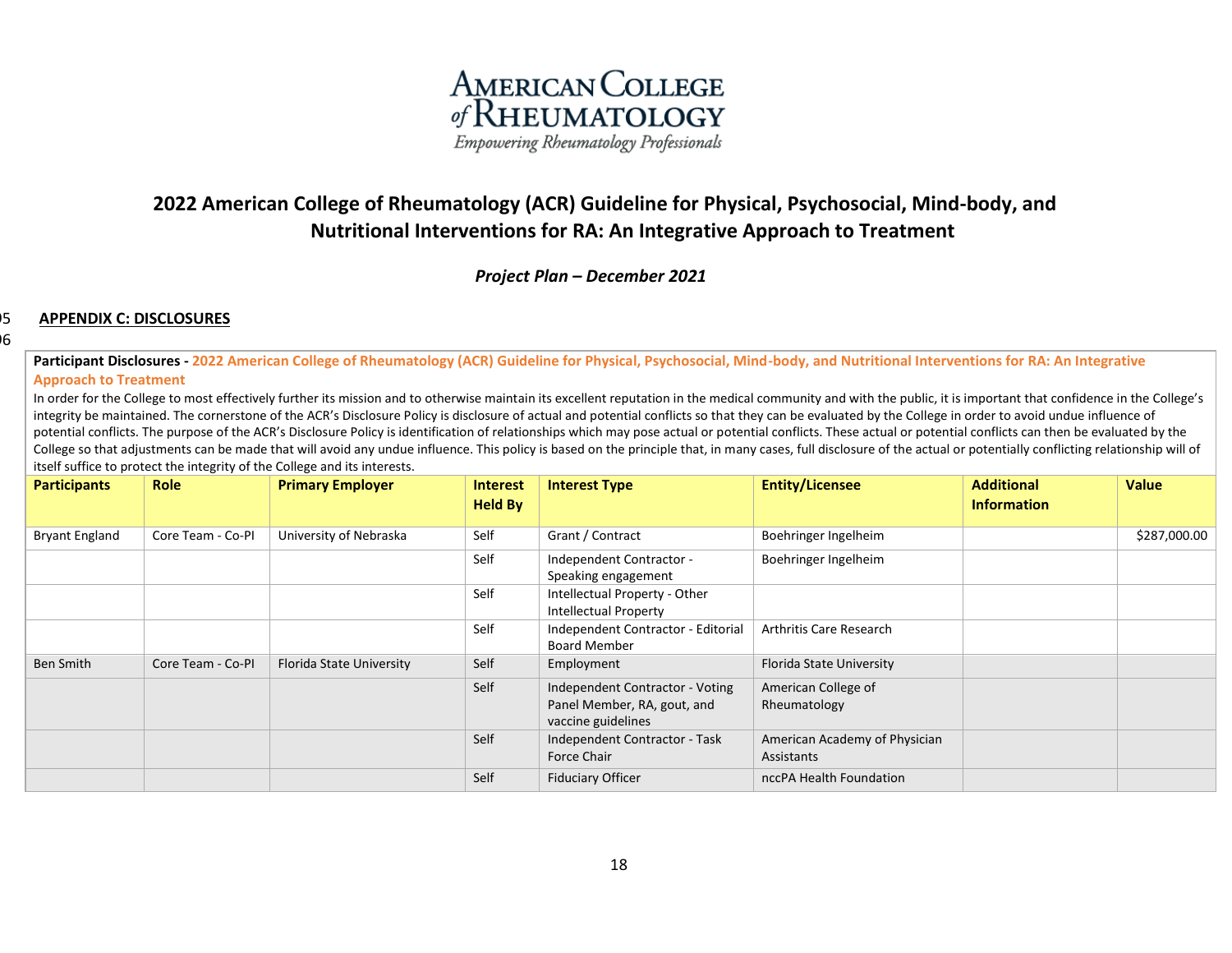

|                    |                                      |                                        | Self       | <b>Fiduciary Officer</b>                                      | <b>National Commission on</b><br>Certification of Physician<br>Assistants |                        |                |
|--------------------|--------------------------------------|----------------------------------------|------------|---------------------------------------------------------------|---------------------------------------------------------------------------|------------------------|----------------|
|                    |                                      |                                        | University | Grant / Contract                                              | <b>Health Resources and Services</b><br>Administration                    |                        | \$3,750,000.00 |
| Nancy Baker        | Core Team -<br>Content Expert        | <b>Tufts University</b>                | Self       | Grant / Contract                                              | <b>OERC</b>                                                               |                        | \$25,000.00    |
|                    |                                      |                                        | Self       | Grant / Contract                                              | <b>Tufts University</b>                                                   |                        | \$10,000.00    |
|                    |                                      |                                        | Self       | Independent Contractor -<br>Secretary of AOTF Board           | <b>AOTF</b>                                                               |                        |                |
|                    |                                      |                                        | Self       | Grant / Contract                                              | <b>Tufts University</b>                                                   |                        | \$8,000.00     |
|                    |                                      |                                        | Self       | Independent Contractor -<br>Consultant                        | American College of<br>Rheumatology                                       |                        | \$1,000.00     |
|                    |                                      |                                        | Self       | Employment                                                    | <b>Tufts University</b>                                                   |                        |                |
|                    |                                      |                                        | Self       | Grant / Contract                                              | <b>Tufts University</b>                                                   |                        | \$35,000.00    |
|                    |                                      |                                        | Self       | Independent Contractor -<br>Consultant                        | <b>USBJI</b>                                                              |                        | \$2,000.00     |
|                    |                                      |                                        | Self       | Grant / Contract                                              | <b>Encompass HealthSystems</b>                                            |                        | \$8,850.00     |
| Jennifer Barton    | Core Team -<br><b>Content Expert</b> | U.S. Department of Veterans<br>Affairs | Self       | Grant / Contract                                              | U.S. Department of Veterans<br><b>Affairs</b>                             |                        | \$1,197,000.00 |
|                    |                                      |                                        | Self       | Independent Contractor - Editorial<br><b>Board Member</b>     | Arthritis Care & Research                                                 | Editorial board member |                |
|                    |                                      |                                        | Self       | Employment                                                    | U.S. Department of Veterans<br><b>Affairs</b>                             |                        |                |
| <b>Carol Oatis</b> | Core Team -<br>Content Expert        | Arcadia University                     | Self       | Independent Contractor -<br>Consultant                        | Northwestern University                                                   |                        | \$28,000.00    |
|                    |                                      |                                        | Self       | Intellectual Property - Other<br><b>Intellectual Property</b> |                                                                           | Royalties              |                |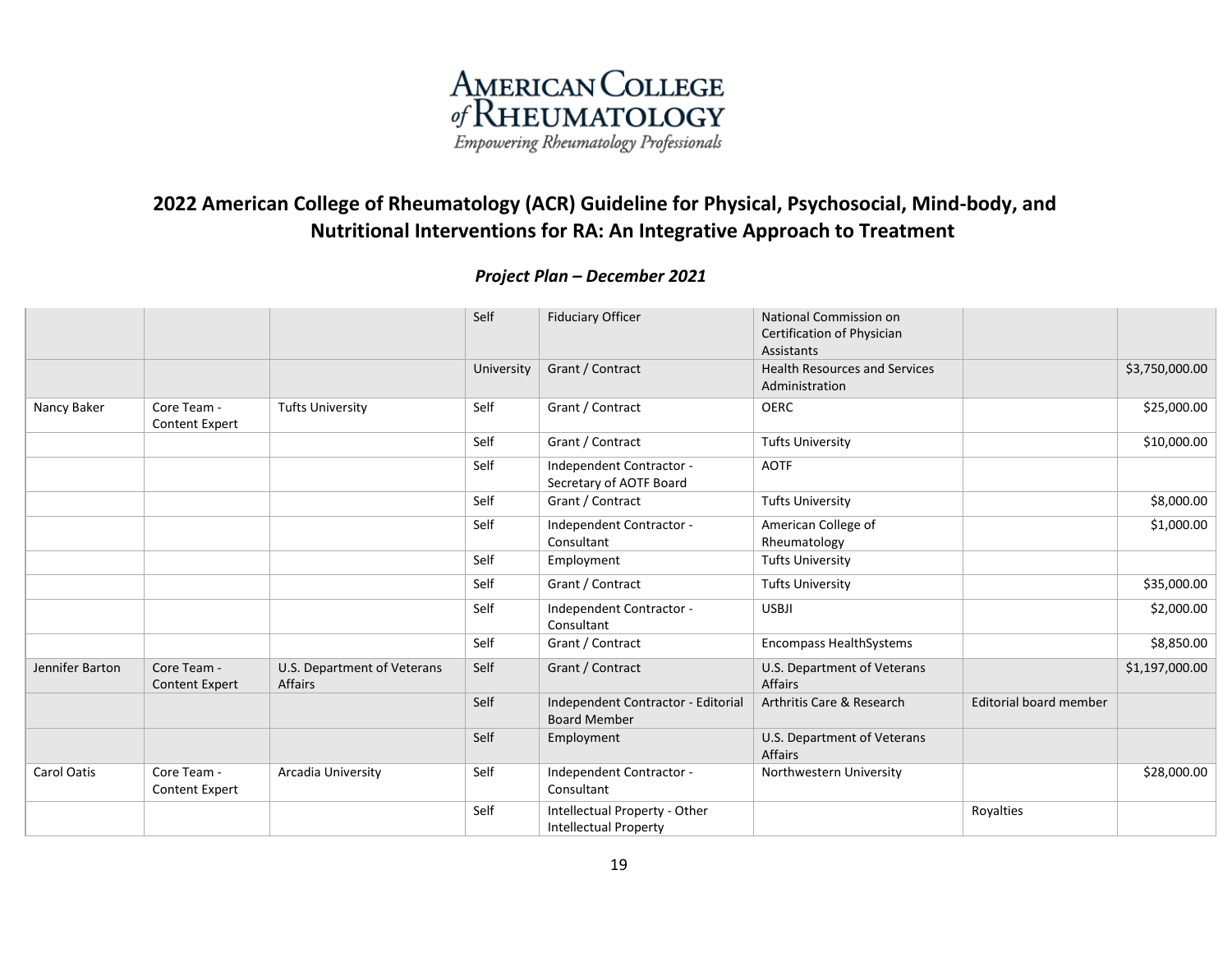

|                        |                                                   |                                                  | Self | Independent Contractor -<br>Consultant                                   | <b>Brown University</b>                       |                     | \$700.00    |
|------------------------|---------------------------------------------------|--------------------------------------------------|------|--------------------------------------------------------------------------|-----------------------------------------------|---------------------|-------------|
| Jonathan<br>Treadwell  | Core Team -<br><b>Literature Review</b><br>Leader | <b>ECRI Institute</b>                            |      |                                                                          |                                               | Nothing to disclose |             |
| Gordon Guyatt          | Core Team -<br><b>GRADE Expert</b>                | <b>McMaster University</b>                       |      |                                                                          |                                               | Nothing to disclose |             |
| <b>Barbara Slusher</b> | ACR Board of<br>Directors Liaison                 | <b>MD Anderson Cancer Center</b>                 |      |                                                                          |                                               | Nothing to disclose |             |
| Rawan Alheresh         | Lit Review Team                                   | MGH Institute of Health<br>Professions           | Self | Employment                                                               | MGH Institute of Health<br>Professions        |                     |             |
|                        |                                                   |                                                  | Self | Grant / Contract                                                         | MGH Institute of Health<br>Professions        |                     | \$90,000.00 |
| Kamil Barbour          | Lit Review Team                                   | US Centers for Disease Control<br>and Prevention |      |                                                                          |                                               | Nothing to disclose |             |
| Thomas Bye             | Lit Review Team                                   | University of Delaware                           |      |                                                                          |                                               | Nothing to disclose |             |
| Dana Guglielmo         | Lit Review Team                                   |                                                  | Self | Employment                                                               | Centers for Disease Control and<br>Prevention |                     |             |
|                        |                                                   |                                                  | Self | Independent Contractor -<br><b>Volunteer - Operations</b><br>Coordinator | Centers for Disease Control and<br>Prevention |                     |             |
| Rebecca<br>Haberman    | Lit Review Team                                   | NYU Langone Health                               |      |                                                                          |                                               | Nothing to disclose |             |
| Tate Johnson           | Lit Review Team                                   | University of Nebraska Medical<br>Center         |      |                                                                          |                                               | Nothing to disclose |             |
| Anatole Kleiner        | Lit Review Team                                   | University of Rochester<br><b>Medical Center</b> |      |                                                                          |                                               | Nothing to disclose |             |
| Chris Lane             | Lit Review Team                                   | University of North Carolina at<br>Chapel Hill   |      |                                                                          |                                               | Nothing to disclose |             |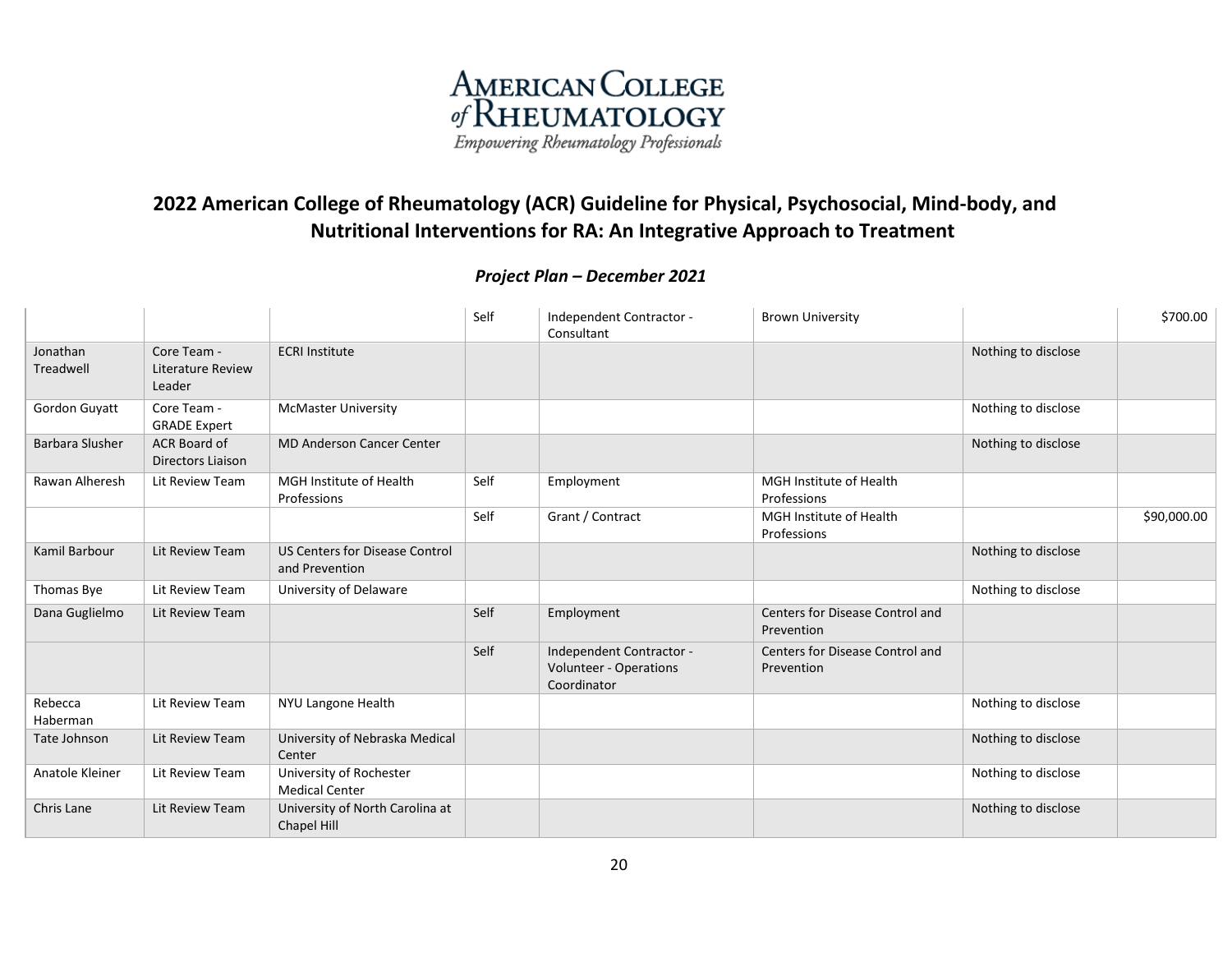

| Linda Li                     | Lit Review Team | Arthritis Research Canada                      |      |                                                       |                                                                                                   | Nothing to disclose                                                                                             |              |
|------------------------------|-----------------|------------------------------------------------|------|-------------------------------------------------------|---------------------------------------------------------------------------------------------------|-----------------------------------------------------------------------------------------------------------------|--------------|
| <b>Hiral Master</b>          | Lit Review Team | Vanderbilt University Medical<br>Center, VICTR |      |                                                       |                                                                                                   | Nothing to disclose                                                                                             |              |
| Theresa Wampler<br>Muskardin | Lit Review Team | NYU Langone Health                             | Self | Grant / Contract                                      | NYU Colton Center for<br>Autoimmunity                                                             | Co-PI: Wiegiang Chen,<br>PhD. Rheumatoid<br>arthritis synovium-on-a-<br>chip (pannus-on-a-chip)<br>development. | \$100,000.00 |
|                              |                 |                                                | Self | Employment                                            | NYU Langone Medical Center                                                                        |                                                                                                                 |              |
|                              |                 |                                                | Self | Employment                                            | NYU Grossman School of<br>Medicine                                                                |                                                                                                                 |              |
|                              |                 |                                                | Self | Independent Contractor -<br>Committee member          | <b>Childhood Arthritis</b><br>Rheumatology Research Alliance                                      |                                                                                                                 |              |
|                              |                 |                                                | Self | Grant / Contract                                      | Doris Duke Charitable Foundation                                                                  | Funding for technician<br>support and core lab<br>services.                                                     | \$122,734.00 |
|                              |                 |                                                | Self | Grant / Contract                                      | <b>Childhood Arthritis</b><br>Rheumatology Research Alliance                                      | 10% of salary support<br>(up to NIH cap) per year                                                               | \$60,000.00  |
| Daniel Pinto                 | Lit Review Team | <b>Marquette University</b>                    | Self | Employment                                            | <b>Marquette University</b>                                                                       | Full time faculty                                                                                               |              |
|                              |                 |                                                |      | Independent Contractor - Project<br>Lead              | <b>Patient Centered Outcomes</b><br>Research Institute (PCORI)                                    | 20% effort                                                                                                      |              |
|                              |                 |                                                |      | Independent Contractor -<br>Consultant                | Agency for Healthcare Research<br>and Quality                                                     |                                                                                                                 | \$19,000.00  |
|                              |                 |                                                |      | Independent Contractor - Site<br>Primary Investigator | National Institute on Disability,<br>Independent Living, and<br>Rehabilitation Research (NIDILRR) | 10% effort for project                                                                                          |              |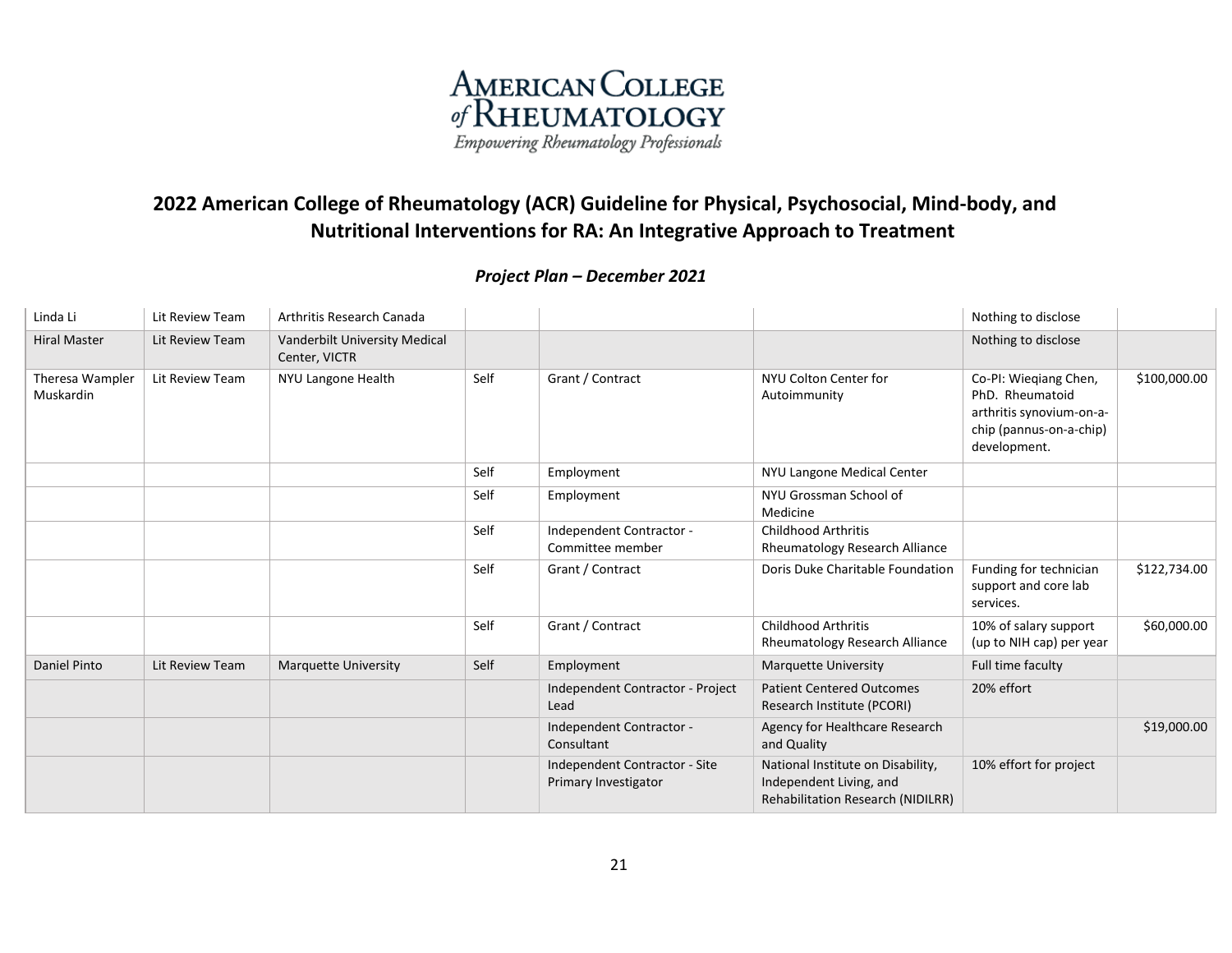

|                         |                     |                                                             |      | Independent Contractor -<br>Consultant                        | <b>Viatris</b>                                             | Honorarium for the talk                                                        | \$1,300.00 |
|-------------------------|---------------------|-------------------------------------------------------------|------|---------------------------------------------------------------|------------------------------------------------------------|--------------------------------------------------------------------------------|------------|
| Janet Poole             | Lit Review Team     | University of New Mexico                                    | Self | Fiduciary Officer                                             | Scleroderma Foundation                                     |                                                                                |            |
|                         |                     |                                                             | Self | <b>Fiduciary Officer</b>                                      | American Occupation al Therapy<br>Foundation               |                                                                                |            |
| Kimberly<br>Steinbarger | Lit Review Team     | <b>Husson University</b>                                    | Self | Employment                                                    | <b>Husson University</b>                                   | My place of full-time<br>employment                                            |            |
|                         |                     |                                                             | Self | Intellectual Property - Other<br><b>Intellectual Property</b> |                                                            | Self and Drexel<br>University, where I will<br>receive my doctorate in<br>2020 |            |
| Daniel Sztubinski       | Lit Review Team     | <b>ECRI Institute</b>                                       |      |                                                               |                                                            | Nothing to disclose                                                            |            |
| Louise Thoma            | Lit Review Team     | University of North Carolina at<br>Chapel Hill              | Self | Independent Contractor -<br>Consultant                        | <b>Brown University</b>                                    |                                                                                | \$5,408.00 |
| Vlad Tsaltskan          | Lit Review Team     | University of California, San<br>Diego                      | Self | Employment                                                    | School of Medicine, University of<br>California, San Diego |                                                                                |            |
| Marat<br>Turgunbaev     | Lit Review Team     | American College of<br>Rheumatology                         |      |                                                               |                                                            | Nothing to disclose                                                            |            |
| Courtney Wells          | Lit Review Team     | University of Wisconsin, River<br>Falls                     | Self | Employment                                                    | University of Wisconsin-River<br>Falls                     |                                                                                |            |
| Allen<br>Anandarajah    | <b>Voting Panel</b> | University of Rochester School<br>of Medicine and Dentistry |      |                                                               |                                                            | Nothing to disclose                                                            |            |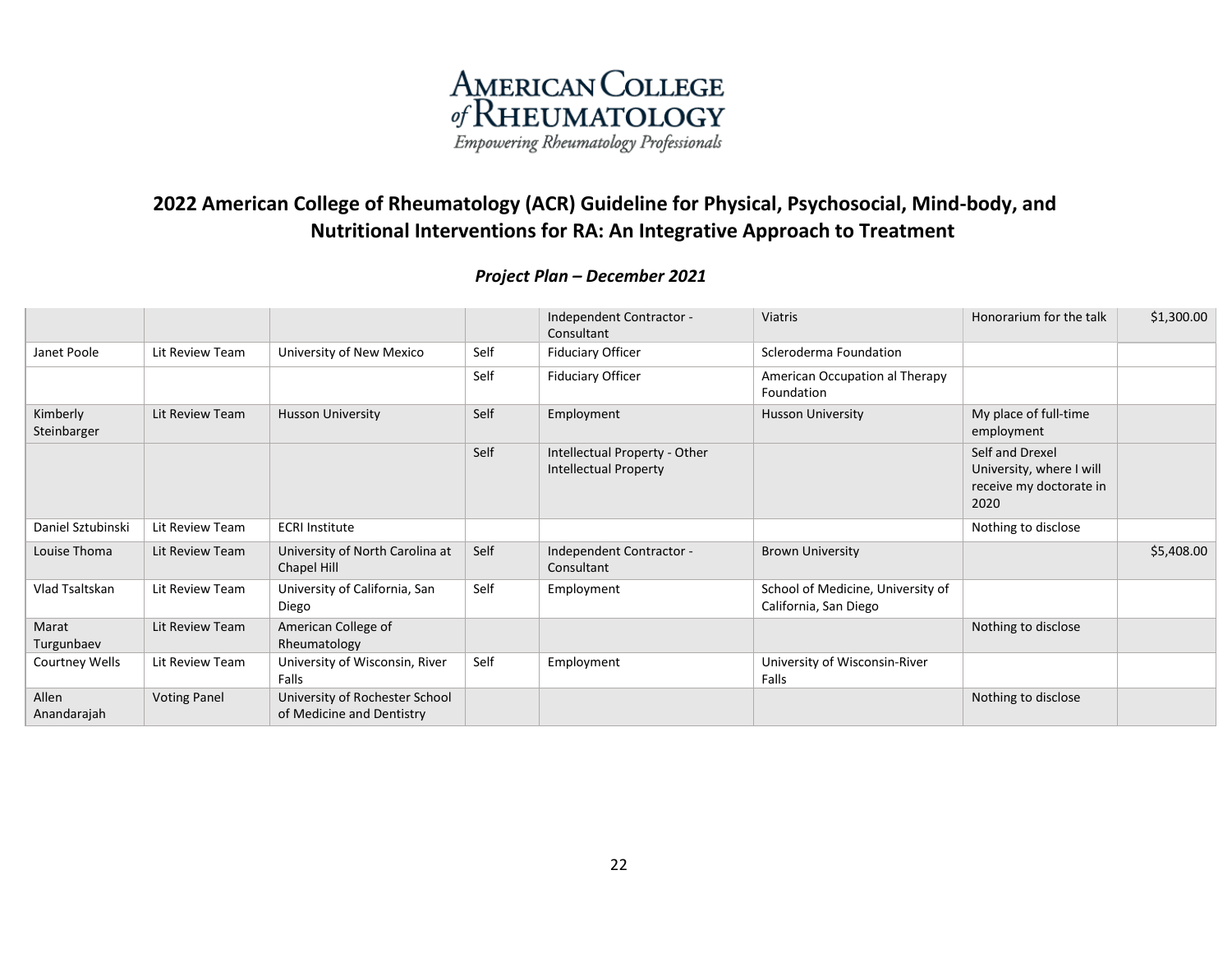

| Kristine<br>Carandang | <b>Voting Panel</b> | Self | Employment                                                | Global Healthy Living Foundation       | Patient Expert for EA-<br>PPRN-00047:<br>Diversifying, Expanding<br>and Tracking Patient<br>Engagement In Arthritis<br>Research;<br>PCORI COVID-19-<br><b>Related Enhancement</b><br>for Existing<br>Engagement Award.<br>Commitment of 24<br>hours @\$200.00 per<br>hour. Project<br>completed. |  |
|-----------------------|---------------------|------|-----------------------------------------------------------|----------------------------------------|--------------------------------------------------------------------------------------------------------------------------------------------------------------------------------------------------------------------------------------------------------------------------------------------------|--|
|                       |                     | Self | Independent Contractor - Live<br>Yes! Connect Facilitator | Arthritis Foundation                   | No compensation.                                                                                                                                                                                                                                                                                 |  |
|                       |                     | Self | Employment                                                | University of California, San Diego    |                                                                                                                                                                                                                                                                                                  |  |
|                       |                     | Self | Employment                                                | Children's Hospital of<br>Philadelphia | Fee of \$40.39 per hour<br>for 96 hours; Consulted<br>on qualitative methods,<br>including qualitative<br>study design,<br>facilitation guide<br>creation, interviewing,<br>analysis, and<br>dissemination. Project<br>completed.                                                                |  |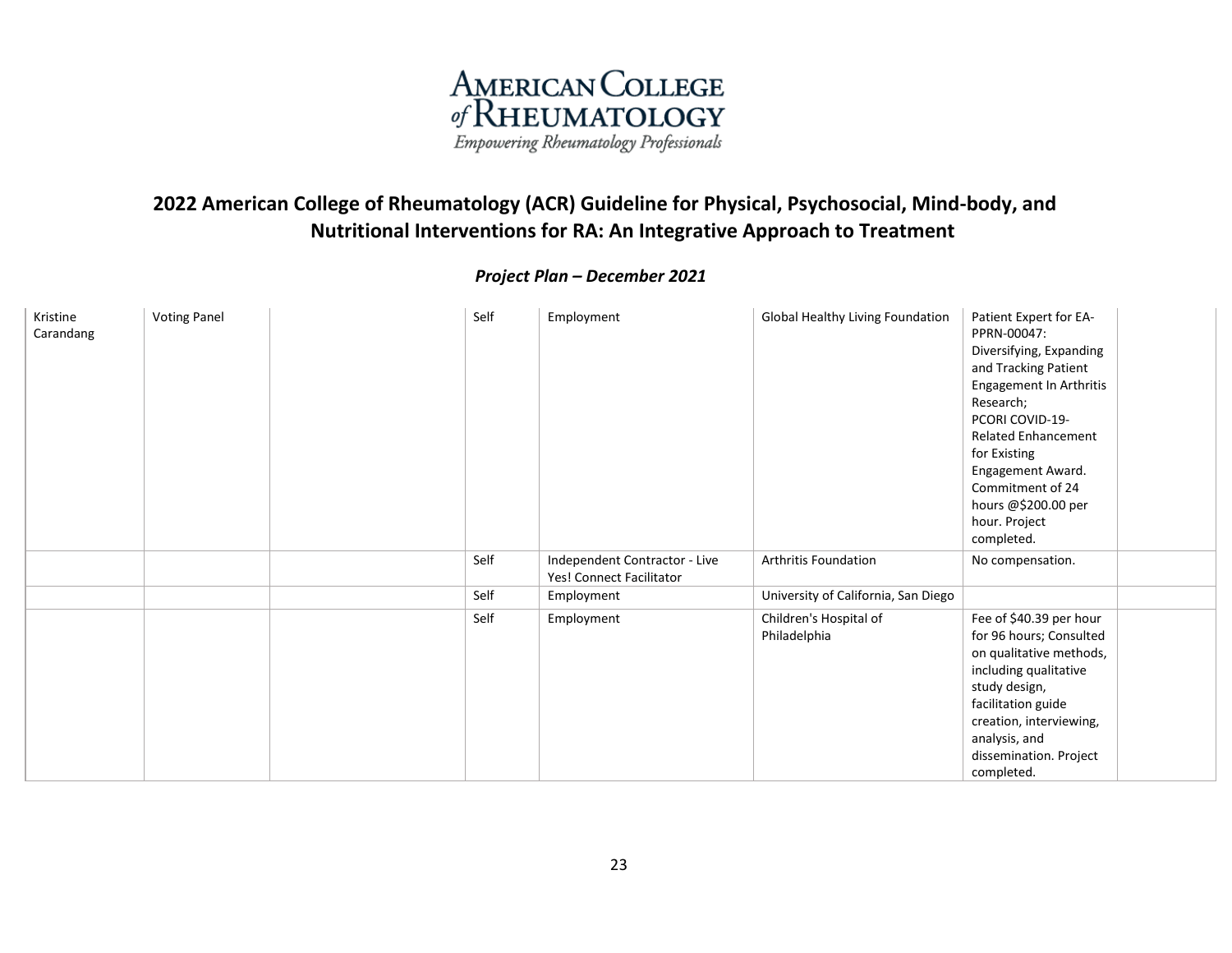

|                             |                     |                                                        | Self | Grant / Contract                                              | Childhood Arthritis and<br>Rheumatology Research Alliance | Principal Investigator.<br>Original contract date<br>June 1, 2019-May 31,<br>2020. No-cost<br>extension from June 1,<br>2020-May 31, 2021.<br>Grant completed.                           | \$25,000.00  |
|-----------------------------|---------------------|--------------------------------------------------------|------|---------------------------------------------------------------|-----------------------------------------------------------|------------------------------------------------------------------------------------------------------------------------------------------------------------------------------------------|--------------|
|                             |                     |                                                        | Self | Grant / Contract                                              | <b>Patient-Centered Outcomes</b><br>Research Institute    | Position: Co-Lead;<br>Hourly Rate: \$45/Hour;<br>Time Commitment:<br>25% FTE Income<br>disbursed through<br>University of<br><b>Wisconsin-River Falls</b><br>(Independent<br>Consultant) | \$243,450.00 |
|                             |                     |                                                        | Self | Independent Contractor - End<br><b>Point Review Committee</b> | Childhood Arthritis and<br>Rheumatology Research Alliance |                                                                                                                                                                                          |              |
| Karmela Kim<br>Chan         | <b>Voting Panel</b> | <b>Hospital for Special Surgery</b>                    |      |                                                               |                                                           | Nothing to disclose                                                                                                                                                                      |              |
| Carole V. Dodge             | <b>Voting Panel</b> | University of Michigan Hospital<br>and Health System   |      |                                                               |                                                           | Nothing to disclose                                                                                                                                                                      |              |
| Anita Bemis<br>Dougherty    | <b>Voting Panel</b> | American Physical Therapy<br><b>Association (APTA)</b> | Self | Employment                                                    | American Physical Therapy<br>Association                  |                                                                                                                                                                                          |              |
| Sotiria Everett<br>(Tzakas) | <b>Voting Panel</b> | <b>Stony Brook University</b>                          |      |                                                               |                                                           | Nothing to disclose                                                                                                                                                                      |              |
| Nadine Fisher               | <b>Voting Panel</b> | University of Buffalo                                  | Self | Employment                                                    | University at Buffalo                                     |                                                                                                                                                                                          |              |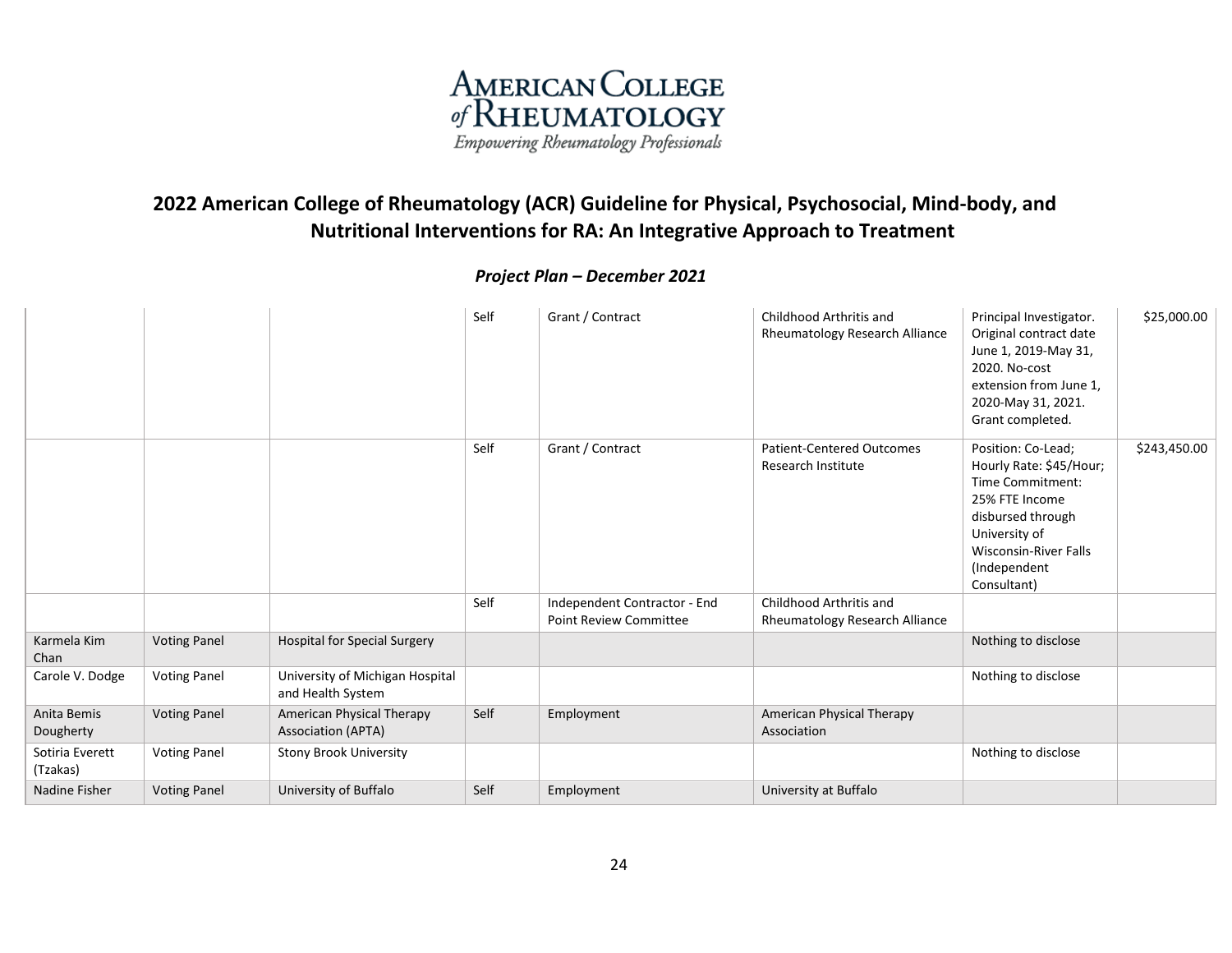

| Liana Fraenkel          | <b>Voting Panel</b> | Yale                                                     | Self | Independent Contractor -<br>Consultant                    | MyMee                                                                          | (Total compensation to<br>date (6/9/2021)                                                                                                                                                            | \$1,875.00   |
|-------------------------|---------------------|----------------------------------------------------------|------|-----------------------------------------------------------|--------------------------------------------------------------------------------|------------------------------------------------------------------------------------------------------------------------------------------------------------------------------------------------------|--------------|
|                         |                     |                                                          | Self | Grant / Contract                                          | American College of<br>Rheumatology Rheumatology<br><b>Research Foundation</b> |                                                                                                                                                                                                      | \$400,000.00 |
| Susan Goodman           | <b>Voting Panel</b> | <b>Hospital for Special Surgery</b>                      | Self | Grant / Contract                                          | <b>Novartis</b>                                                                |                                                                                                                                                                                                      | \$601,771.00 |
|                         |                     |                                                          | Self | Independent Contractor - Data<br>And Safety Monitoring    | <b>UCB Biosciences Inc.</b>                                                    |                                                                                                                                                                                                      | \$5,000.00   |
| Victoria Menzies        | <b>Voting Panel</b> | University of Florida                                    | Self | Independent Contractor -<br>Consultant                    | <b>Biological Research for Nursing</b>                                         |                                                                                                                                                                                                      |              |
|                         |                     |                                                          | Self | Employment                                                | University of Florida                                                          |                                                                                                                                                                                                      |              |
| Larry Moreland          | <b>Voting Panel</b> | University of Colorado<br><b>Anschutz Medical Campus</b> |      |                                                           |                                                                                | Nothing to disclose                                                                                                                                                                                  |              |
| Iris Navarro-<br>Millan | <b>Voting Panel</b> | <b>Weill Cornell Medicine</b>                            |      |                                                           |                                                                                | Nothing to disclose                                                                                                                                                                                  |              |
| Namrata Singh           | <b>Voting Panel</b> |                                                          | Self | Grant / Contract                                          | <b>American Heart Association</b>                                              |                                                                                                                                                                                                      | \$200,000.00 |
|                         |                     |                                                          | Self | Grant / Contract                                          | <b>Rheumatology Research</b><br>Foundation                                     |                                                                                                                                                                                                      | \$375,000.00 |
| <b>Karen Smarr</b>      | <b>Voting Panel</b> | University of Missouri                                   | Self | Independent Contractor - Editorial<br><b>Board Member</b> | <b>Arthritis Care and Research</b><br>journal Editorial Board                  | Volunteer role. Dates<br>are based on by best<br>recollection, unable to<br>locate letter from<br>Marian Hannan, PhD<br>who was the editor of<br>AC&R when agreed to<br>serve on editorial<br>board. |              |
| Dan White               | <b>Voting Panel</b> | University of Delaware                                   |      |                                                           |                                                                                | Nothing to disclose                                                                                                                                                                                  |              |